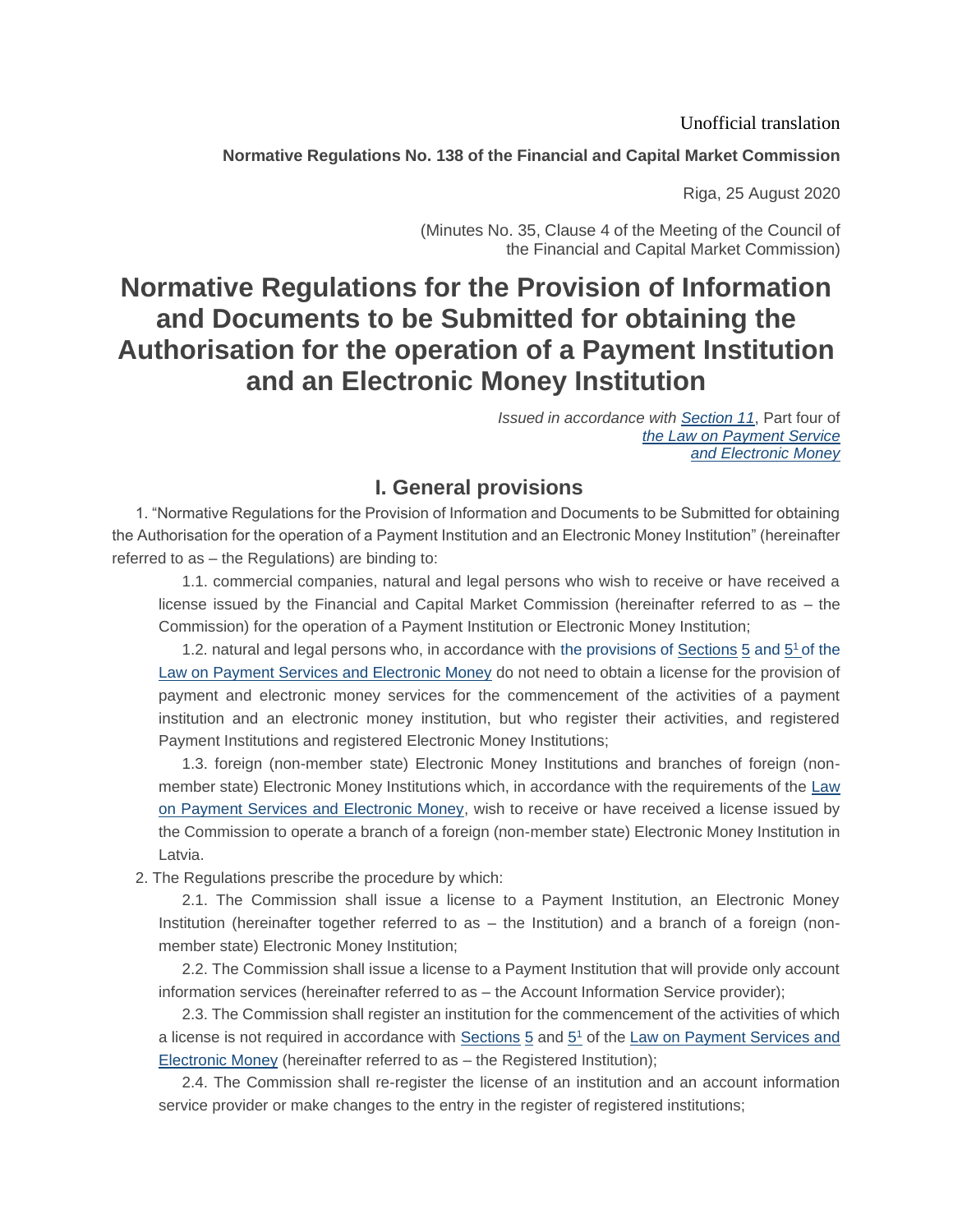2.5. an institution, a branch of a foreign (non-member state) Electronic Money Institution, a registered institution and an account information service provider shall provide information regarding changes in the information submitted upon receipt of the authorisation.

3. Documents developed and approved in the Republic of Latvia and copies thereof shall be executed in accordance with the requirements for the development and execution of documents specified in regulatory enactments.

4. Documents of foreign natural and legal persons shall be legalised, unless otherwise provided by the laws of the Republic of Latvia or international agreements approved by the Saeima of the Republic of Latvia. Documents of natural and legal persons submitted in a foreign language shall be translated into Latvian or a language used in the field of international finance.

## **II. Institution licensing procedure**

5. A commercial company wishing to obtain a license to operate an Electronic Money Institution or a Payment Institution, unless it wishes to obtain a license to operate as the Account Information Service provider, shall submit an application signed by an authorised official and addressed to the Commission [\(Annex 1\)](https://m.likumi.lv/ta/id/317099#piel1) and attach the following documents:

5.1. a description of the structure of the shareholders (participants) of the commercial company, indicating the shareholding interest of each shareholder or member (capital, voting rights) and the basis for such shareholding;

5.2. completed information and documents specified in the Commission's normative regulations No. 92 of 14 July 2020 ["List of information to be attached to the notification regarding the acquisition](https://m.likumi.lv/ta/id/316224-pazinojumam-par-butiskas-lidzdalibas-iegusanu-vai-palielinasanu-pievienojamas-informacijas-saraksts-un-pazinojuma-izskatisanas-...)  [or increase of a qualifying holding and the main principles and procedures for the examination of the](https://m.likumi.lv/ta/id/316224-pazinojumam-par-butiskas-lidzdalibas-iegusanu-vai-palielinasanu-pievienojamas-informacijas-saraksts-un-pazinojuma-izskatisanas-...)  [notification"](https://m.likumi.lv/ta/id/316224-pazinojumam-par-butiskas-lidzdalibas-iegusanu-vai-palielinasanu-pievienojamas-informacijas-saraksts-un-pazinojuma-izskatisanas-...) Annexes 2, 3, 5 (if applicable),  $6, 7, 8, 9$  $6, 7, 8, 9$  $6, 7, 8, 9$  $6, 7, 8, 9$  and  $10$  and these Annexes. Where the shares of a shareholder of a company are quoted in a regulated market operator established in a Member State or in a regulated market operator which is a full member of the World Federation of Stock Exchanges, submit information only regarding those owners who have a qualifying holding;

5.3. completed Annexes [4–](https://m.likumi.lv/ta/id/317099#piel4)[16](https://m.likumi.lv/ta/id/317099#piel16) to these Regulations and the information and documents specified in these Annexes.

6. If a commercial company wishes to obtain a license for an institution providing payment initiation services or an authorisation to provide account information services in addition to other payment services, it shall additionally submit a copy of the professional indemnity insurance policy or a copy of a document certifying a guarantee issued by a credit institution equivalent to a professional indemnity insurance policy.

## **III. Procedures for Licensing Branches of Foreign (Non-Member State) Electronic Money Institutions**

7. A foreign (non-member state) Electronic Money Institution which complies with the following criteria is entitled to receive a license to open a branch of a foreign (non-member state) Electronic Money Institution:

7.1. the applicable laws and regulations of the relevant foreign country (non-member state) permit the Commission to provide and receive from a foreign (non-member state) Electronic Money Institution supervisory authority the financial statements of electronic money institutions and other information to the extent necessary for the performance of supervisory functions, and the regulatory enactments of the relevant foreign country (non-member state) provide for liability for the disclosure of undisclosed information;

7.2. the supervisory authority of the relevant foreign (non-member state) Electronic Money Institution has entered into a cooperation agreement with the Commission in the field of supervision of cross-border Electronic Money Institutions.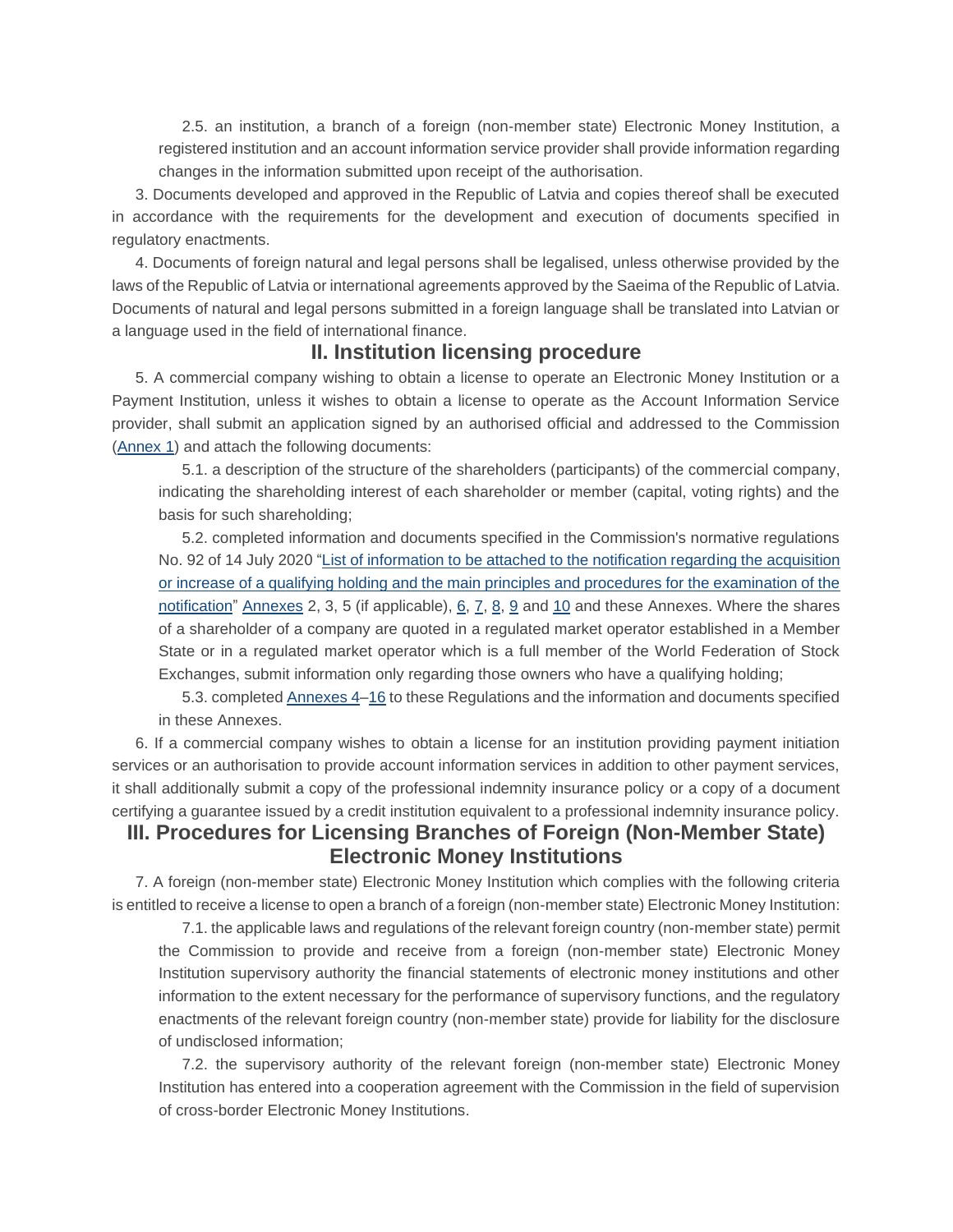8. In order for a branch of a foreign (non-member state) Electronic Money Institution to receive a license for the operation of a branch of an Electronic Money Institution, the foreign (non-member state) Electronic Money Institution shall submit an application signed by an authorised official and addressed to the Commission, and attach the following documents:

8.1. an application signed by an authorized official of a foreign (non-member state) Electronic Money Institution and addressed to the Commission [\(Annex 1\)](https://m.likumi.lv/ta/id/317099#piel1);

8.2. the permission of the supervisory authority of the relevant foreign (non-member state) Electronic Money Institution to open a branch of the Electronic Money Institution in the Republic of Latvia, if the applicable regulatory enactments of the relevant foreign country (non-member state) provide for such permission or the written approval of such an institution, that such authorisation is not required and that it does not oppose the opening of a branch, as well as a statement prepared by the aforementioned institution regarding the requirements of the regulatory enactments of the relevant foreign country (non-member state) regarding the issues of supervision of Electronic Money Institutions, which ensures the possibility to verify the compliance thereof with the requirements specified in the Paragraph [7.1](https://m.likumi.lv/ta/id/317099#p7.1) of these Regulations. In addition to the aforementioned information, the name, address, contact person, e-mail address of the supervisory authority, as well as the date of issue, registration number and place (institution) of the license issued to a foreign (non-member state) Electronic Money Institution for the operation of the Electronic Money Institution shall be indicated;

8.3. copies of the annual reports (if available) of the last two years of operation of the foreign (non-member state) Electronic Money Institution, if they are not publicly available;

8.4. a copy of the decision of the competent management institution or official of the foreign (nonmember state) Electronic Money Institution regarding the opening of the branch and the regulations of the branch approved by such institution or official;

8.5. completed and signed statement regarding the candidature of the head of a branch of a foreign (non-member state) Electronic Money Institution specified in [Annex 15](https://m.likumi.lv/ta/id/317099#piel15) to these Regulations and a copy of the Power of Attorney of the Electronic Money Institution issued to the head of the branch;

8.6. documents which provide a clear idea regarding the planned activities of the branch of a foreign (non-member state) Electronic Money Institution and the corresponding structure and organisation thereof, in accordance with [Annex 6](https://m.likumi.lv/ta/id/317099#piel6) to these Regulations;

8.7. completed Annexes [4,](https://m.likumi.lv/ta/id/317099#piel4) [5](https://m.likumi.lv/ta/id/317099#piel5) and [7](https://m.likumi.lv/ta/id/317099#piel7) t[o 16](https://m.likumi.lv/ta/id/317099#piel16) to these Regulations and the information and documents specified in these Annexes.

### **IV. Licensing Procedure for Account Information Service Provider**

9. A person who wishes to obtain a license only for the operation of an account information service provider shall submit an application signed by an authorised official and addressed to the Commission [\(Annex 2\)](https://m.likumi.lv/ta/id/317099#piel2) and attach the following documents and information:

9.1. a copy of the professional indemnity insurance policy or a document certifying a guarantee issued by a credit institution equivalent to a professional indemnity insurance policy;

9.2. completed  $\Delta$ nnexes  $4, 5, 6, 8, 9, 11, 12, 13, 15$  $4, 5, 6, 8, 9, 11, 12, 13, 15$  $4, 5, 6, 8, 9, 11, 12, 13, 15$  $4, 5, 6, 8, 9, 11, 12, 13, 15$  $4, 5, 6, 8, 9, 11, 12, 13, 15$  $4, 5, 6, 8, 9, 11, 12, 13, 15$  $4, 5, 6, 8, 9, 11, 12, 13, 15$  $4, 5, 6, 8, 9, 11, 12, 13, 15$  $4, 5, 6, 8, 9, 11, 12, 13, 15$  and [16](https://m.likumi.lv/ta/id/317099#piel16) to these Regulations and the information and documents specified in these Annexes.

## **V. Procedures for Registration of a Payment Institution and an Electronic Money Institution**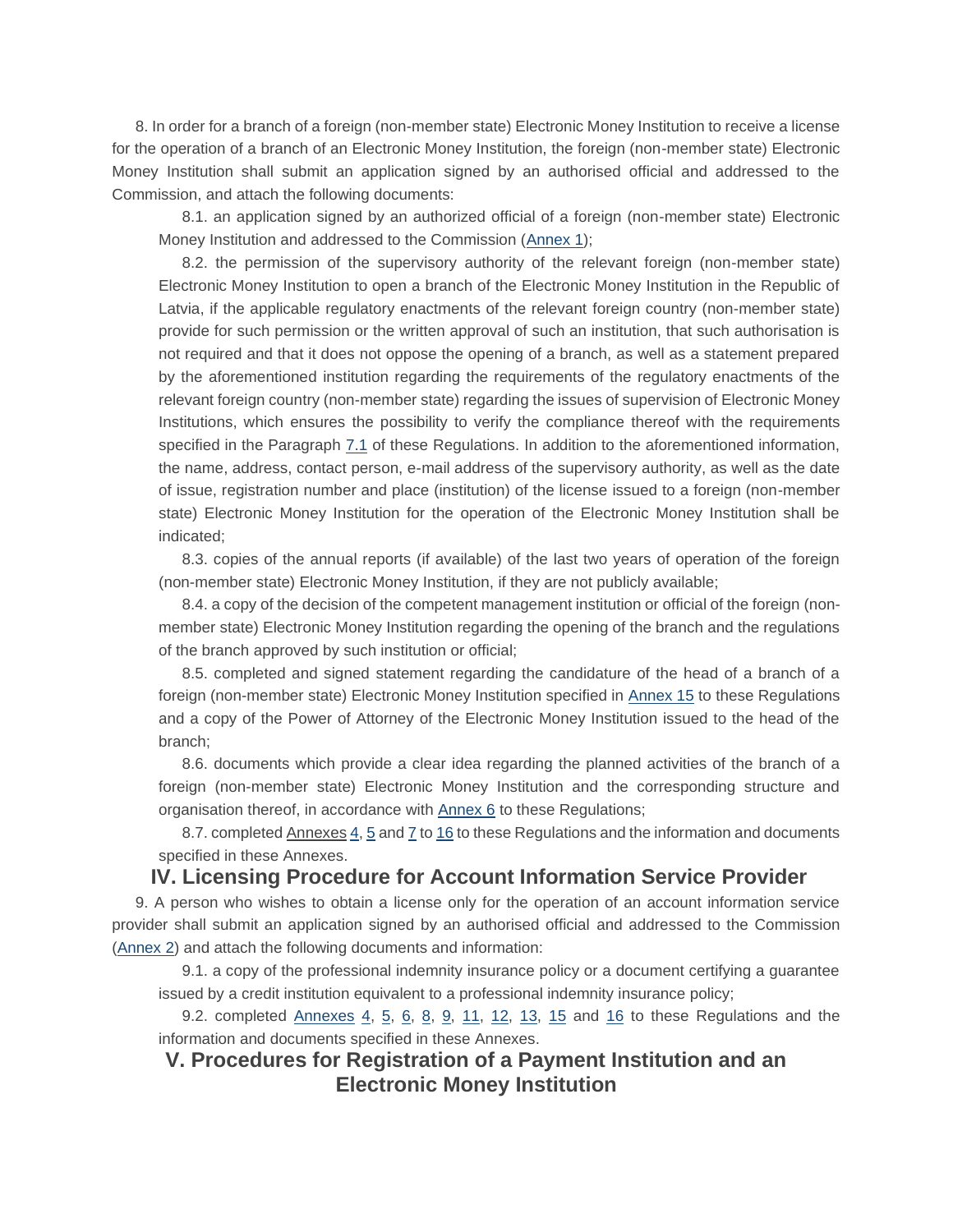10. A person, who wishes to obtain an authorisation to operate a registered institution, and who does not require a license in accordance with Sections [5](https://m.likumi.lv/ta/id/206634-maksajumu-pakalpojumu-un-elektroniskas-naudas-likums#p5) and  $5<sup>1</sup>$  of the Law on Payment Services and Electronic [Money,](https://m.likumi.lv/ta/id/206634-maksajumu-pakalpojumu-un-elektroniskas-naudas-likums) shall submit a notification signed by an authorised official and addressed to the Commission (Annex [3\)](https://m.likumi.lv/ta/id/317099#piel3) and attach the following information and documents:

10.1. the information and documents specified in Paragraph [5.1](https://m.likumi.lv/ta/id/317099#p5.1) of these Regulations;

10.2. completed [Annexes 4.,](https://m.likumi.lv/ta/id/317099#piel4) [5.,](https://m.likumi.lv/ta/id/317099#piel5) [7.,](https://m.likumi.lv/ta/id/317099#piel7) [11.,](https://m.likumi.lv/ta/id/317099#piel11) [12.,](https://m.likumi.lv/ta/id/317099#piel12) [14.,](https://m.likumi.lv/ta/id/317099#piel14) [15.](https://m.likumi.lv/ta/id/317099#piel15) and [16](https://m.likumi.lv/ta/id/317099#piel16) to these Regulations and the information and documents specified in these Annexes.

### **VI. Procedure for re-registration of a license**

11. The Commission shall re-register the license in the following cases:

11.1. if the name of the institution and the branch (firm) of the foreign (non-member state) Electronic Money Institution is changed;

11.2. if the type of payment services specified in the license issued to the institution is changed. 12. In order to re-register a license in the event of a change of name, the institution and the branch of a foreign (non-member state) Electronic Money Institution shall submit an application for re-registration of the license signed by an authorised person and addressed to the Commission. A branch of a foreign (nonmember state) Electronic Money Institution shall attach a certified copy of the registration certificate to the application if the name of the institution is changed.

13. In order to re-register a license in the case specified in Paragraph [11.2](https://m.likumi.lv/ta/id/317099#p11.2) of these Regulations, the institution shall submit to the Commission an application [\(Annex 1\)](https://m.likumi.lv/ta/id/317099#piel1) indicating the payment service which it wishes to provide or indicating which of the existing payment services it wishes to change, enclosing the following documents:

13.1. a description of the operational programme of the new payment service and other documents and information which have been submitted upon receipt of the operating license of the institution in accordance with Paragraph [5.3](https://m.likumi.lv/ta/id/317099#p5.3) of these Regulations and in which changes have been made in connection with the provision of the new or changed service;

13.2. a calculation of the expenses necessary for the implementation of the new payment service and information regarding the sources of funds for covering them;

13.3. updated commercial activity plan.

## **VII. Provision of information on change of registered office and other contact information**

14. Not later than 10 working days after the change of the registered office address of the institution in the Commercial Register or Business Register or the change of other contact information (including telephone, e-mail address, office address), institution, branch of a foreign (non-member state) Electronic Money Institution, registered institution and account information service provider shall notify the Commission of those changes in writing.

### **VIII. Procedure for Examination of Applications and Notifications**

15. The Commission shall, within 10 working days from the date of receipt of the application or notification referred to in [Paragraphs](https://m.likumi.lv/ta/id/317099#p10)  $5$ ,  $8$ ,  $9$  or  $10$  of these Regulations, or within [10](https://m.likumi.lv/ta/id/317099#p10) working days after receipt of the additional documents requested by the Commission, assess whether all information has been submitted in accordance with the requirements of these Regulations. If the application or notification, or the information accompanying it, is not submitted in full, the Commission shall inform the applicant thereof, indicating the missing information, and shall not commence the evaluation process of the application or notification, in terms of substance.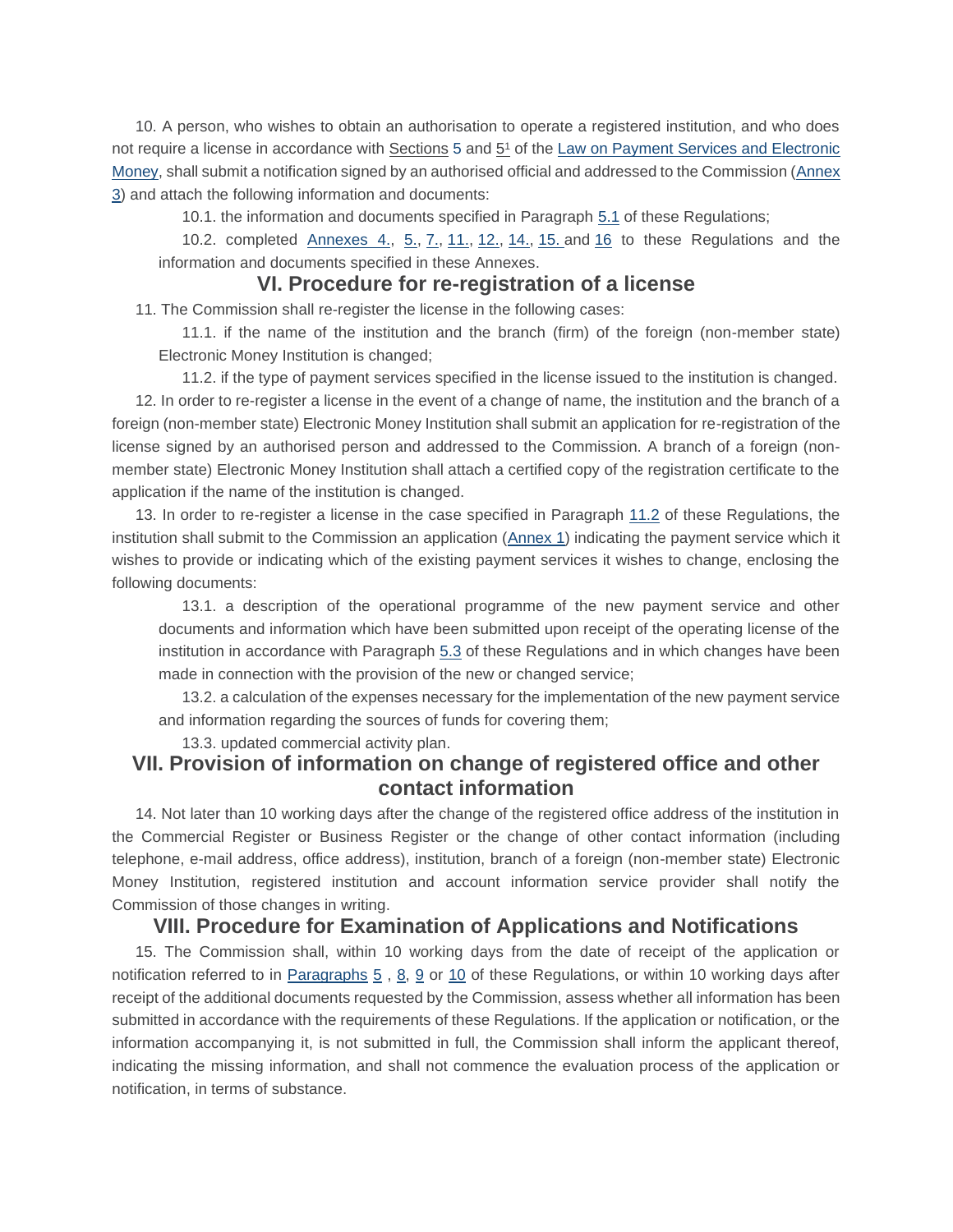16. If the Commission assesses that all the information has been submitted in accordance with the requirements of these Regulations, it shall inform the applicant regarding the commencement of the assessment process, in terms of substance, indicating the date of receipt of the complete application or notification.

17. Within the assessment process of the application or notification, the Commission shall assess whether all the submitted documents have been prepared and executed in accordance with the requirements of regulatory enactments, as well as whether all the submitted information allows the Commission to verify the applicant's compliance with regulatory enactments.

18. If amendments are made to the documents referred to in these Regulations during the examination of the application or other documents, the institution, the branch of the foreign (non-member state) Electronic Money Institution, the registered institution and the account information service provider shall immediately submit the specified documents to the Commission.

19. In case of change of the name of the account information service provider and registered institution (firm), as well as in the case referred to in Paragraph [11.1](https://m.likumi.lv/ta/id/317099#p11.1) of these Regulations, the Commission shall reregister the license or, in the case of a registered institution, make changes to the register of institutions within five working days after receipt of all the documents prepared and executed in accordance with the requirements of the regulatory enactments.

20. In the case referred to in Paragraph [11.2](https://m.likumi.lv/ta/id/317099#p11.2) of these Regulations, the Commission shall review the application for re-registration of the license and inform the institution regarding re-registration of the license or refusal to do so within 30 days after receipt of all necessary documents prepared and executed in accordance with regulatory enactments.

21. An institution, a registered institution, a branch of a foreign (Member State) Electronic Money Institution and an account information service provider may not submit to the Commission documents that are available in the public registers of the Republic of Latvia.

22. If, in the cases provided for in these Regulations, documents already in the Commission's possession and the information contained in which has not changed shall be submitted, the relevant documents shall not be resubmitted by the institution and the application shall indicate to the Commission that the documents already have been submitted to the Commission, indicating the date of submission, and that the information contained therein has not changed since the submission.

### **IX. Final provisions**

23. With the entry into force of these Regulations, the regulatory enactments of the Commission of 26 September 2018 No. 155 "Normative Regulations for the Provision of Information and Documents to be Submitted for obtaining the Authorisation for the operation of a Payment Institution and an Electronic Money Institution" shall become void.

24. With the entry into force of these Regulations, the Commission Recommendation No. 212 of 10 December 2015 "Recommendations for Licensing of the [Payment Institution and Electronic Money](https://m.likumi.lv/ta/id/278542-ieteikumi-maksajumu-iestades-un-elektroniskas-naudas-iestades-licences-sanemsanai-vai-registracijai-finansu-un-kapitala-tirgus-...)  [Institution or Registration in the Institution Register Maintained by the Financial and Capital Market](https://m.likumi.lv/ta/id/278542-ieteikumi-maksajumu-iestades-un-elektroniskas-naudas-iestades-licences-sanemsanai-vai-registracijai-finansu-un-kapitala-tirgus-...)  [Commission"](https://m.likumi.lv/ta/id/278542-ieteikumi-maksajumu-iestades-un-elektroniskas-naudas-iestades-licences-sanemsanai-vai-registracijai-finansu-un-kapitala-tirgus-...) shall become void.

#### **Informative reference to the European Union legislation**

The Regulations include legal norms that derive from the European Banking Authority Guideline No. EBA/GL/2017/09 of 8 November 2017 "Information to be provided for the authorisation of Payment Institutions and Electronic Money Institutions and for the registration of account information service providers in accordance with Section 5 (5) of Directive (EU) [2015/2366"](http://eur-lex.europa.eu/eli/dir/2015/2366/oj/?locale=LV).

Chairperson of the Financial and Capital Market Commission *S. Purgaile*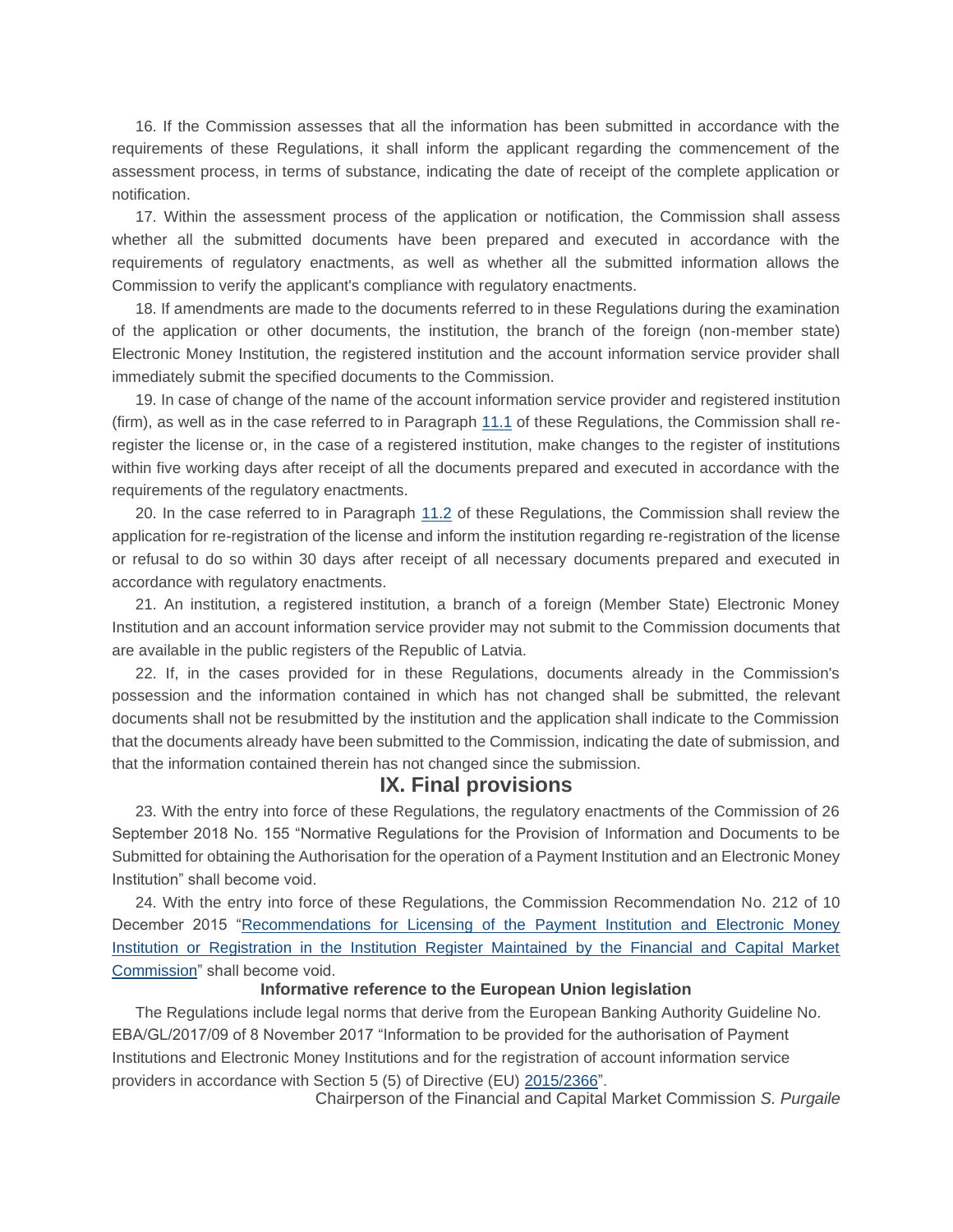[Annex](https://m.likumi.lv/wwwraksti/2020/171/BILDES/FKTK138/P1.DOCX) 1 to Regulation No. 138 of 25 August 2020 of the Financial and Capital Market Commission

Financial and Capital Market Commission

# **Application for obtaining license for**

**\_\_\_\_\_\_\_\_\_\_\_\_\_\_\_\_\_\_\_\_\_\_\_\_\_\_\_\_\_\_\_\_\_\_\_\_\_\_\_\_\_\_\_ activities**

*(Note: fill in the field as appropriate with one of the following indications: "payment institutions", "electronic money institutions", "branches of a foreign electronic money institution".)*

#### **1. Information about the commercial company (branch) that wants to receive a license**

| Name (firm)                                                                                              |  |
|----------------------------------------------------------------------------------------------------------|--|
| Trade name (if different from the firm)                                                                  |  |
| Registration number                                                                                      |  |
| Legal address                                                                                            |  |
| Address where the commercial<br>company (branch) can be reached (if<br>different from the legal address) |  |
| Website address (if any)                                                                                 |  |

*(A payment institution, an electronic money institution and a foreign electronic money institution are hereinafter referred to as – the institution.)*

**2. Information whether the electronic money institution intends to provide payment services not related to the issuance of electronic money payment in addition to issuing electronic money (mark as appropriate with an "x")**

*(Note: Paragraph 2 of the application is to be completed only by electronic money institutions. A branch of a foreign electronic money institution is not entitled to provide payment services and does not have to complete Paragraph 2 of the application.)*

The institution intends to provide payment services

*(Note: if an indication is made that an electronic money institution intends to provide payment services, it is mandatory to complete [Paragraph 3](https://m.likumi.lv/ta/id/317099#p3) of this application.)*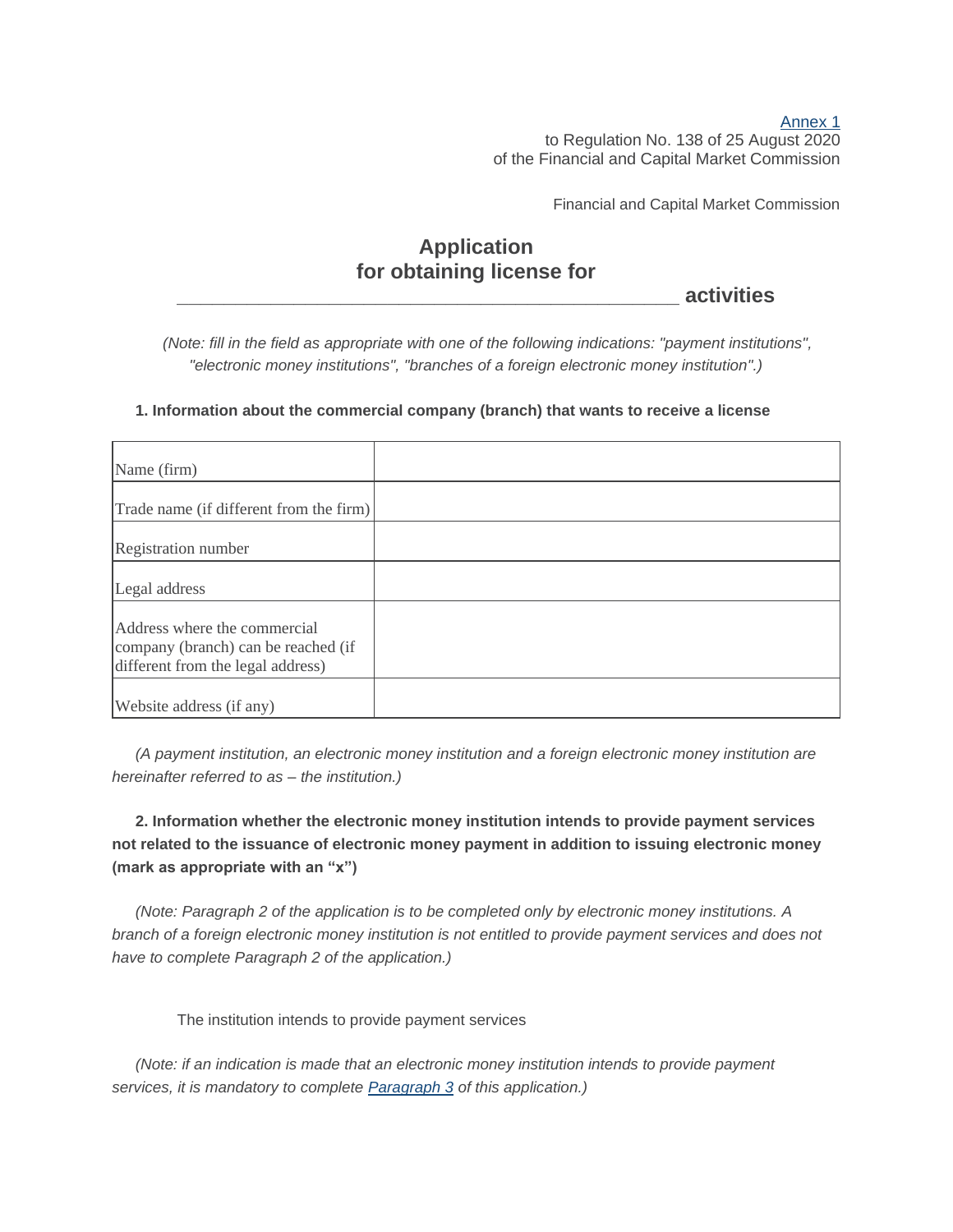The institution does not intend to provide payment services

**3. Information on the types of payment services to be provided (mark as appropriate with an "x")**

*(Note: if the person referred to in Paragraph 1 does not intend to provide payment services, Paragraph 3 of the application need not be completed.)*

A service as a result whereof cash may be deposited in the payment account, as well as all necessary operations performed by the payment service provider to ensure an opportunity for the user of payment services to use the payment account

A service as a result whereof cash may be withdrawn from the payment account, as well as all necessary operations performed by the payment service provider to ensure an opportunity for the user of payment services to use the payment account

Making payments, also a money transfer to the payment account opened by the payment service provider of the user of a payment service or another payment service provider, including:

making a direct debit payment, including a one-time direct debit payment

making a payment with a payment card or similar device

making a loan transfer as well as a regular payment

Making payments when a credit limit is applied to the money available to the payment service user, including:

making a direct debit payment, including a one-time direct debit payment

making a payment with a payment card or similar device

making a loan transfer as well as a regular payment

Release of a payment instrument Acceptance of payments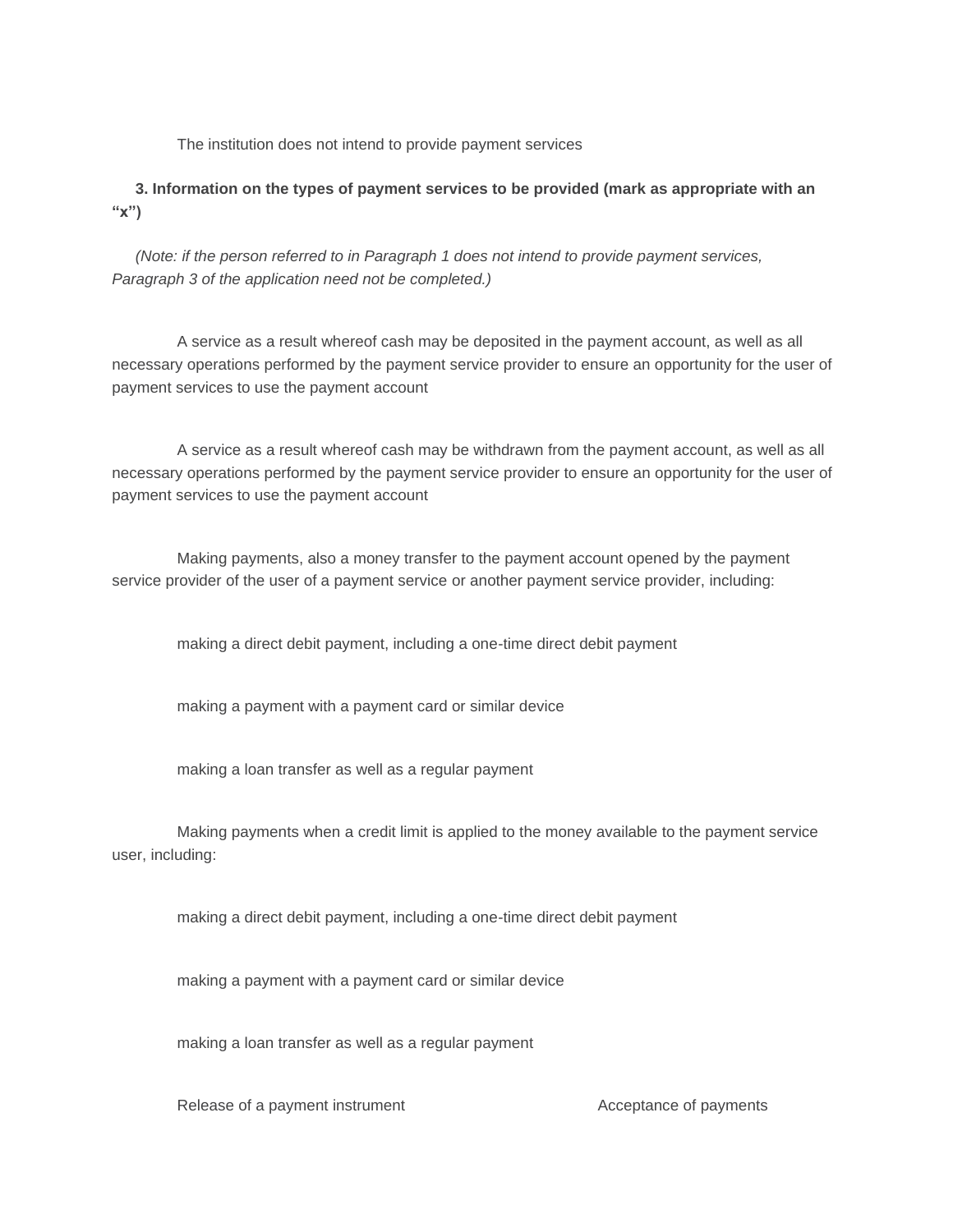Money transfer without a bank account

Payment initiation service

Account information service

#### **4. Information on the institution's auditor (if any)**

| Name (firm)/Name, surname                                                 |  |
|---------------------------------------------------------------------------|--|
| Registration number / Personal identity<br>number / Identification number |  |
| Legal address / Declared residential<br>address                           |  |

#### **5. Information on persons with qualifying shareholding in the institution**

*(Note: if the institution has several shareholders or members, the section in Paragraph 5 shall be copied accordingly and information on all persons shall be completed.)*

| Name (firm)/Name, surname                                                         |  |
|-----------------------------------------------------------------------------------|--|
| Registration number / Personal identity<br>number / Identification number         |  |
| Legal address / Declared residential<br>address                                   |  |
| Amount of shareholding (as a<br>percentage of the institution's share<br>capital) |  |

#### **6. Minimum initial capital that the applicant shall prove at the time of receiving the license:**

EUR 20 000 if it is intended to provide only contactless money transfer services

EUR 50 000 if it is intended to provide only payment initiation services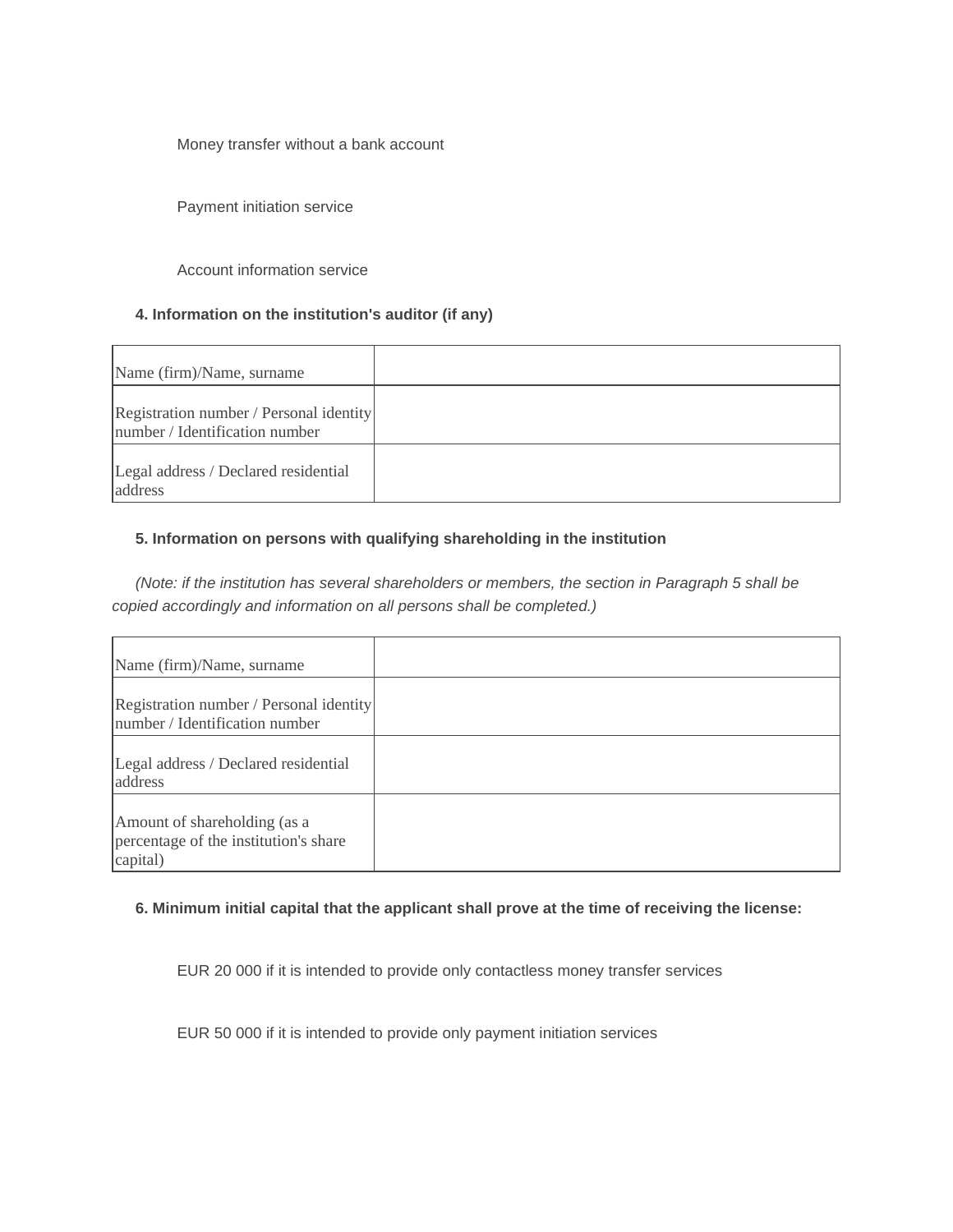EUR 125,000 if it is intended to provide any of the payment services referred to in [Section 1](https://m.likumi.lv/ta/id/206634-maksajumu-pakalpojumu-un-elektroniskas-naudas-likums#p1) (1) (a) to (e) of the [Law on Payment Services and Electronic Money](https://m.likumi.lv/ta/id/206634-maksajumu-pakalpojumu-un-elektroniskas-naudas-likums)

EUR 350 000 if it is intended to obtain a license to operate an electronic money institution

List of documents proving the existence of initial capital (for example, a statement from a credit institution on the existence of an appropriate amount in the account)

#### **7. Information on persons with whom the institution has a close relationship**

| Name (firm)/Name, surname                                                 |  |
|---------------------------------------------------------------------------|--|
| Registration number / Personal identity<br>number / Identification number |  |
| Legal address / Declared residential<br>address                           |  |

### **8. Contact details of the Institution to communicate with the Financial and Capital Market Commission on the licensing process**

| Name, surname of contact person |  |
|---------------------------------|--|
| Email address                   |  |
| Contact phone                   |  |

**The following documents are attached to the application (mark the attached documents with an "x"):**

Document certifying payment for the examination of the submitted documents

Power of attorney or a certified copy thereof, if the authorisation to sign an application for the commencement of activities of a branch of a payment institution, electronic money institution or foreign electronic money institution on its behalf arises from the authorisation agreement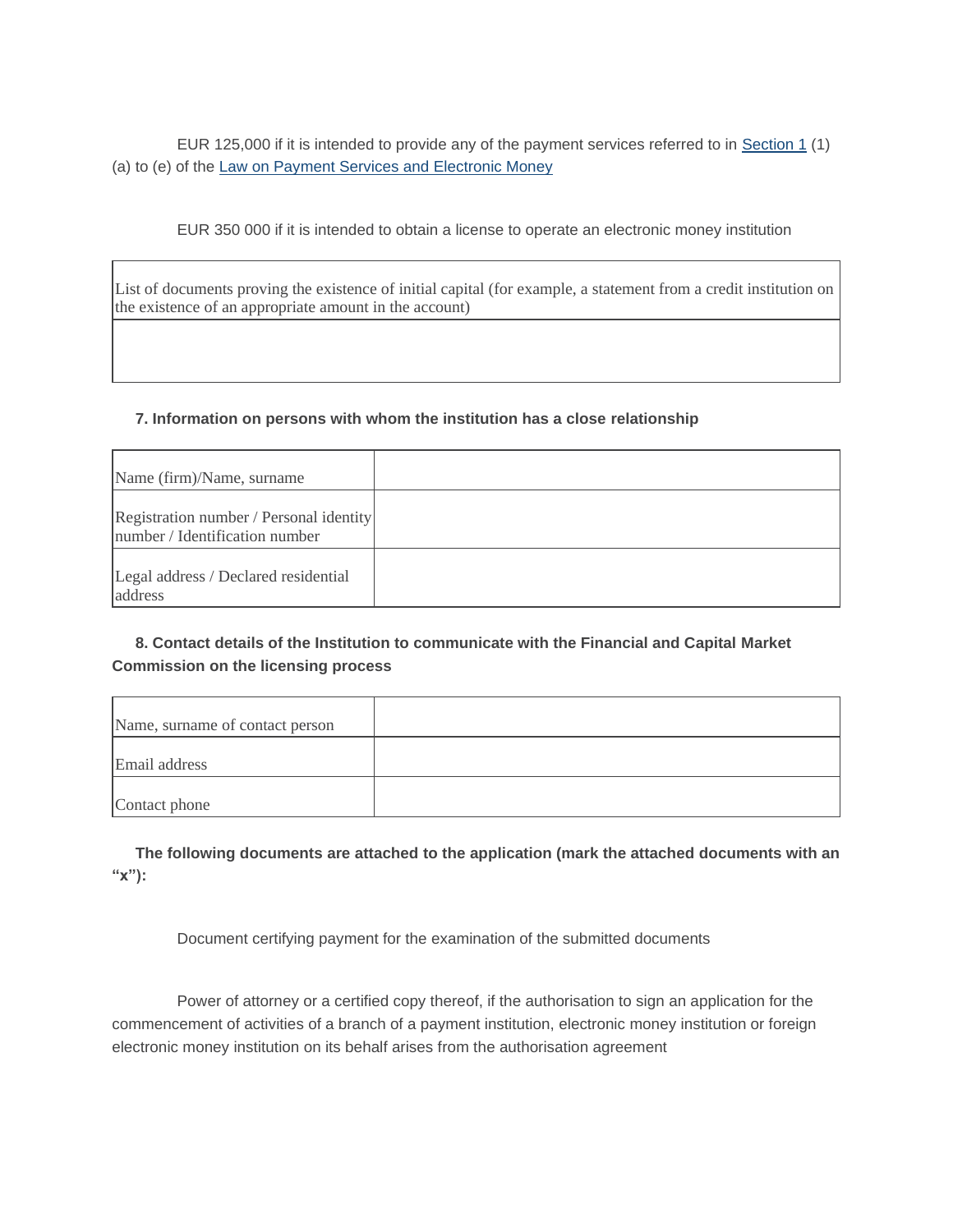A copy of the professional indemnity insurance policy or a document certifying the existence of a guarantee equivalent to it (if necessary)

## **Information about the person signing the application**

| Signature and transcript of signature<br>(person's name, surname)        |  |
|--------------------------------------------------------------------------|--|
| Personal identity number /<br>Identification number                      |  |
| Declared residential address                                             |  |
| Position or other legal basis on which<br>the institution is represented |  |
| Date of signature                                                        |  |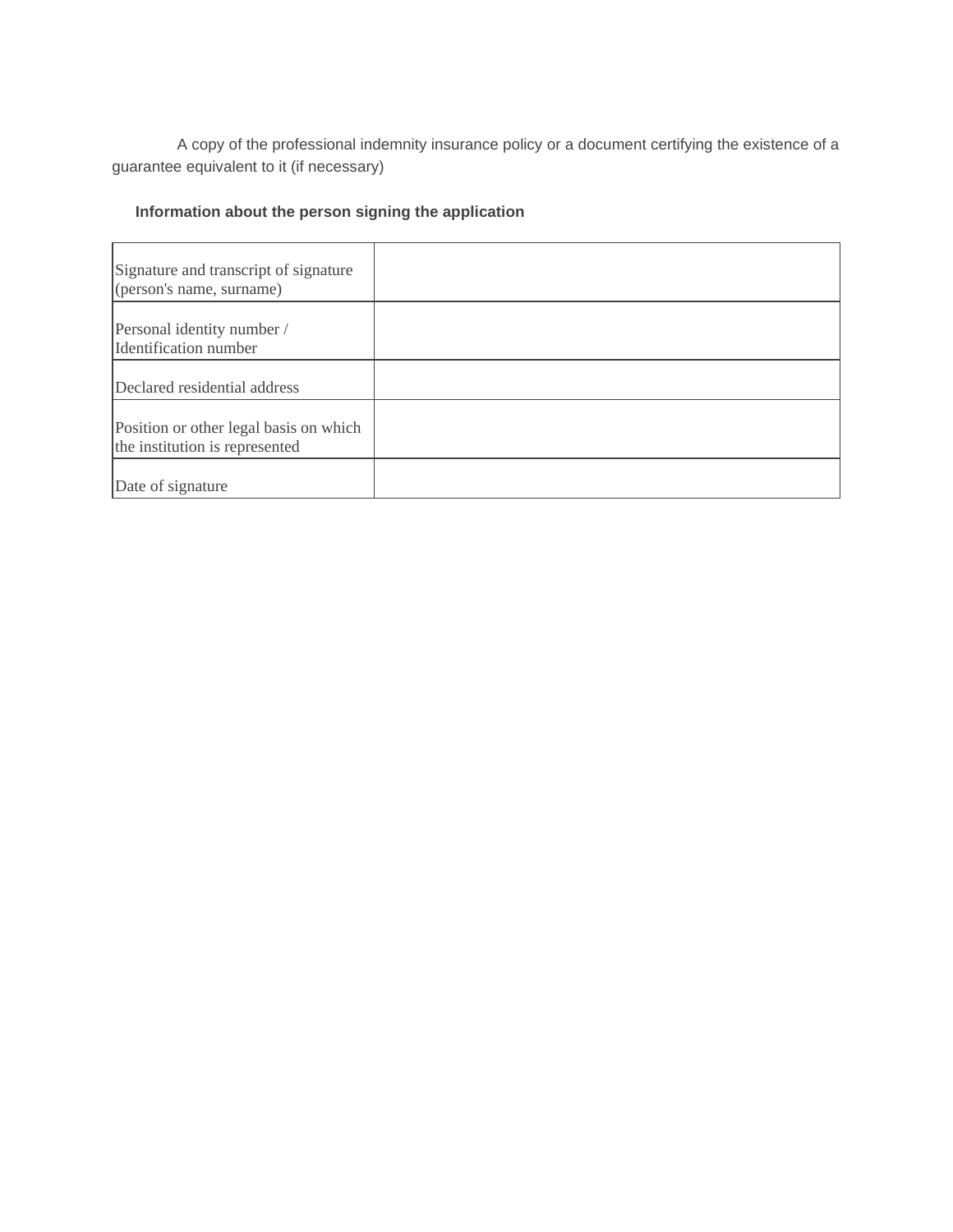### [Annex](https://m.likumi.lv/wwwraksti/2020/171/BILDES/FKTK138/P2.DOCX) 2 to Regulation No. 138 of 25 August 2020 of the Financial and Capital Market Commission

Financial and Capital Market Commission

## **Application to receive a license for the operation of a payment institution – provider of account information services**

### **1. Information on the person who wishes to obtain a license to operate the institution**

| Name (firm)/Name, surname                                                                      |  |
|------------------------------------------------------------------------------------------------|--|
| Trade name (if different from the firm)                                                        |  |
| Registration number / Personal identity<br>number / Identification number                      |  |
| Legal address / Declared residential<br>address                                                |  |
| Address where the person can be<br>reached (if different from the legal /<br>declared address) |  |
| Website address (if any)                                                                       |  |

### **2. I certify that (mark with an "x"):**

the institution intends to provide only account information services

the institution does not intend to hold customers' funds

### **3. Information on persons with qualifying shareholding in the institution**

*(Note: to be completed if the institution is a legal entity. If the institution has several shareholders or members, the section in Paragraph 3 shall be copied accordingly and the information on all persons shall be completed.)*

| Name (firm)/Name, surname                                                 |  |
|---------------------------------------------------------------------------|--|
| Registration number / Personal identity<br>number / Identification number |  |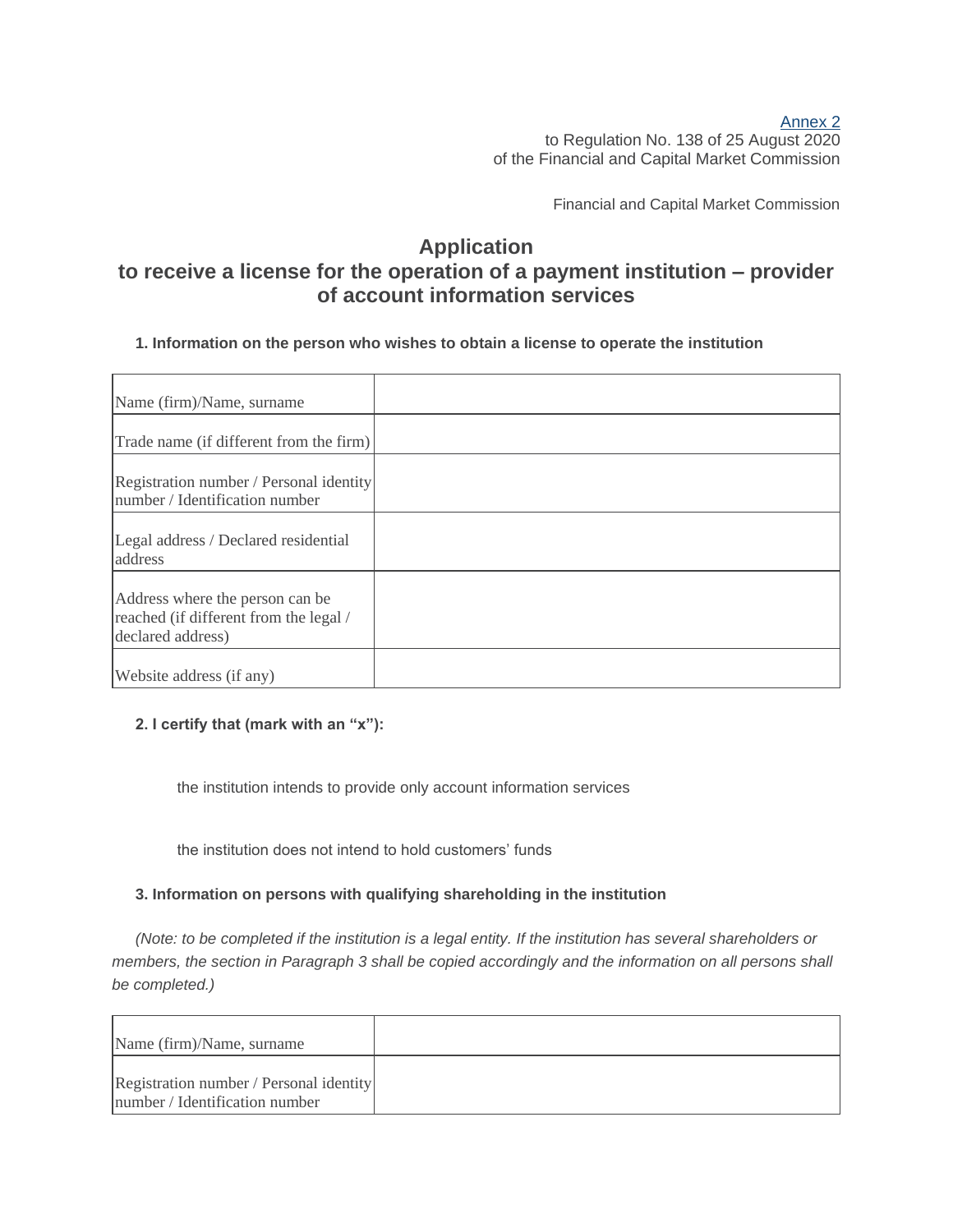| Legal address / Declared residential<br>address                                   |  |
|-----------------------------------------------------------------------------------|--|
| Amount of shareholding (as a<br>percentage of the institution's share<br>capital) |  |

### **4. Contact details of the Institution to communicate with the Financial and Capital Market Commission on the licensing process**

| Name, surname of contact person |  |
|---------------------------------|--|
| Email address                   |  |
| Contact phone                   |  |

**The following documents are attached to the application (mark the attached documents with an "x"):**

Document certifying payment for the examination of the submitted documents

Power of attorney or a certified copy thereof, if the authorisation to sign the application for the commencement of activities of a payment institution or electronic money institution on its behalf arises from the authorisation agreement

A copy of the professional indemnity insurance policy or a document certifying the existence of a guarantee equivalent to a professional indemnity insurance policy

### **Information about the person signing the application**

| Signature and transcript of signature<br>(person's name, surname)        |  |
|--------------------------------------------------------------------------|--|
| Personal identity number /<br>Identification number                      |  |
| Declared residential address                                             |  |
| Position or other legal basis on which<br>the institution is represented |  |
| Date of signature                                                        |  |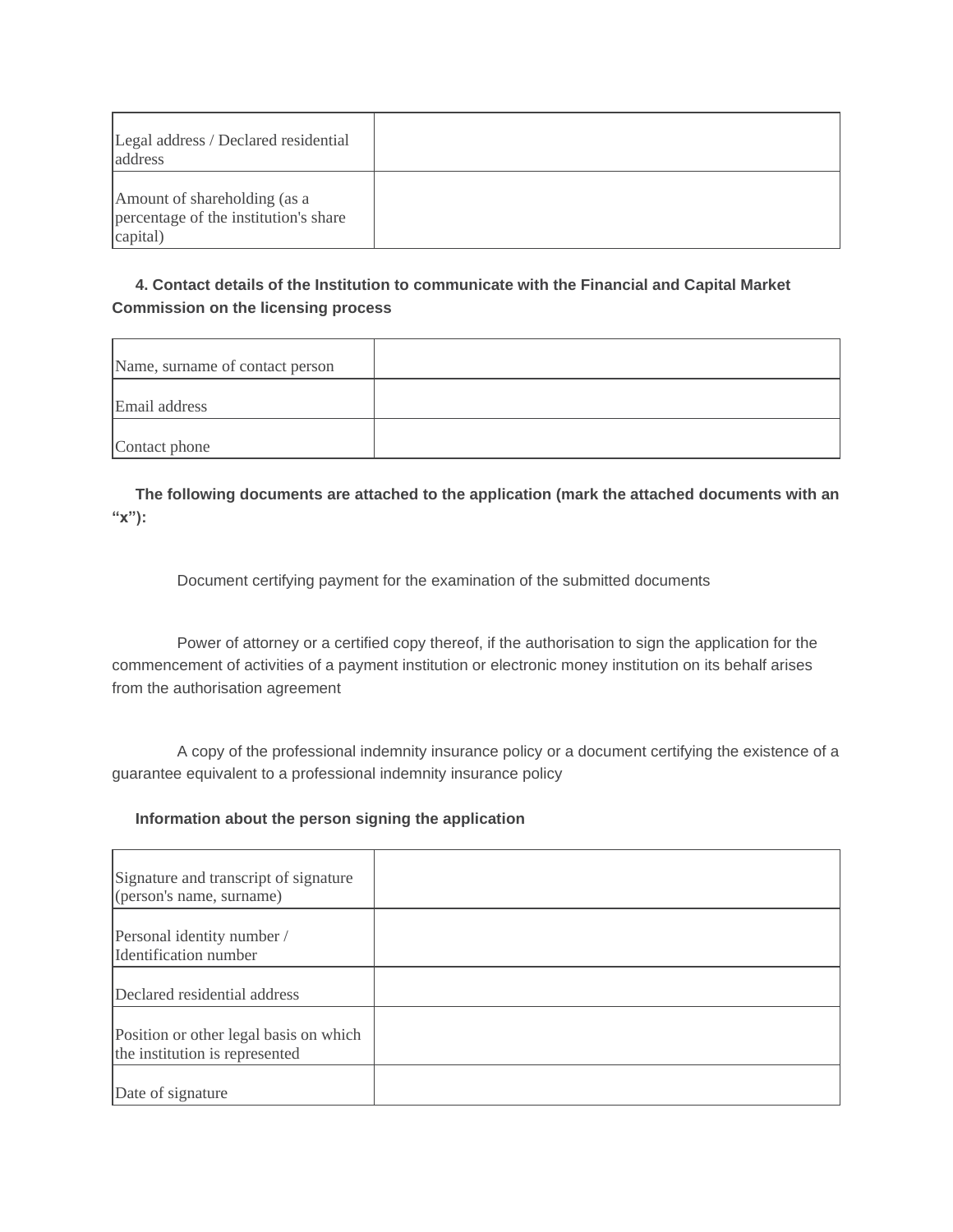#### [Annex](https://m.likumi.lv/wwwraksti/2020/171/BILDES/FKTK138/P3.DOCX) 3 to Regulation No. 138 of 25 August 2020 of the Financial and Capital Market Commission

Financial and Capital Market Commission

## **Notification** on the commencement of the activities of the **institution**

I hereby declare that the person referred to in [Paragraph 1](https://m.likumi.lv/ta/id/317099#p1) meets the conditions referred to in [Section](https://m.likumi.lv/ta/id/206634-maksajumu-pakalpojumu-un-elektroniskas-naudas-likums#p5)  [5,](https://m.likumi.lv/ta/id/206634-maksajumu-pakalpojumu-un-elektroniskas-naudas-likums#p5) Part one / [Section 5.](https://m.likumi.lv/ta/id/206634-maksajumu-pakalpojumu-un-elektroniskas-naudas-likums#p5_1)1, Part one of the [Law on Payment Services and Electronic Money](https://m.likumi.lv/ta/id/206634-maksajumu-pakalpojumu-un-elektroniskas-naudas-likums) to commence the provision of services without obtaining a license to operate a payment institution or electronic money institution.

| Name (firm)/Name, surname                                                                      |  |
|------------------------------------------------------------------------------------------------|--|
| Registration number / Personal identity<br>number / Identification number                      |  |
| Legal address / Declared residential<br>address                                                |  |
| Address where the person can be<br>reached (if different from the legal /<br>declared address) |  |
| Website address (if any)                                                                       |  |

#### **1. Information about the person who wants to start providing services**

*(The payment institution and the electronic money institution are hereinafter referred to as – the Institution.)*

**2. Information whether the electronic money institution intends to provide payment services in addition to issuing electronic money (mark as appropriate with an "x")**

*(Note: shall be completed only in the case of receipt of an authorisation to operate an electronic money institution.)*

The institution intends to provide payment services

*(Note: if an indication is made that an electronic money institution intends to provide payment services, it is mandatory to complete [Paragraph 3](https://m.likumi.lv/ta/id/317099#p3) of this notification.)*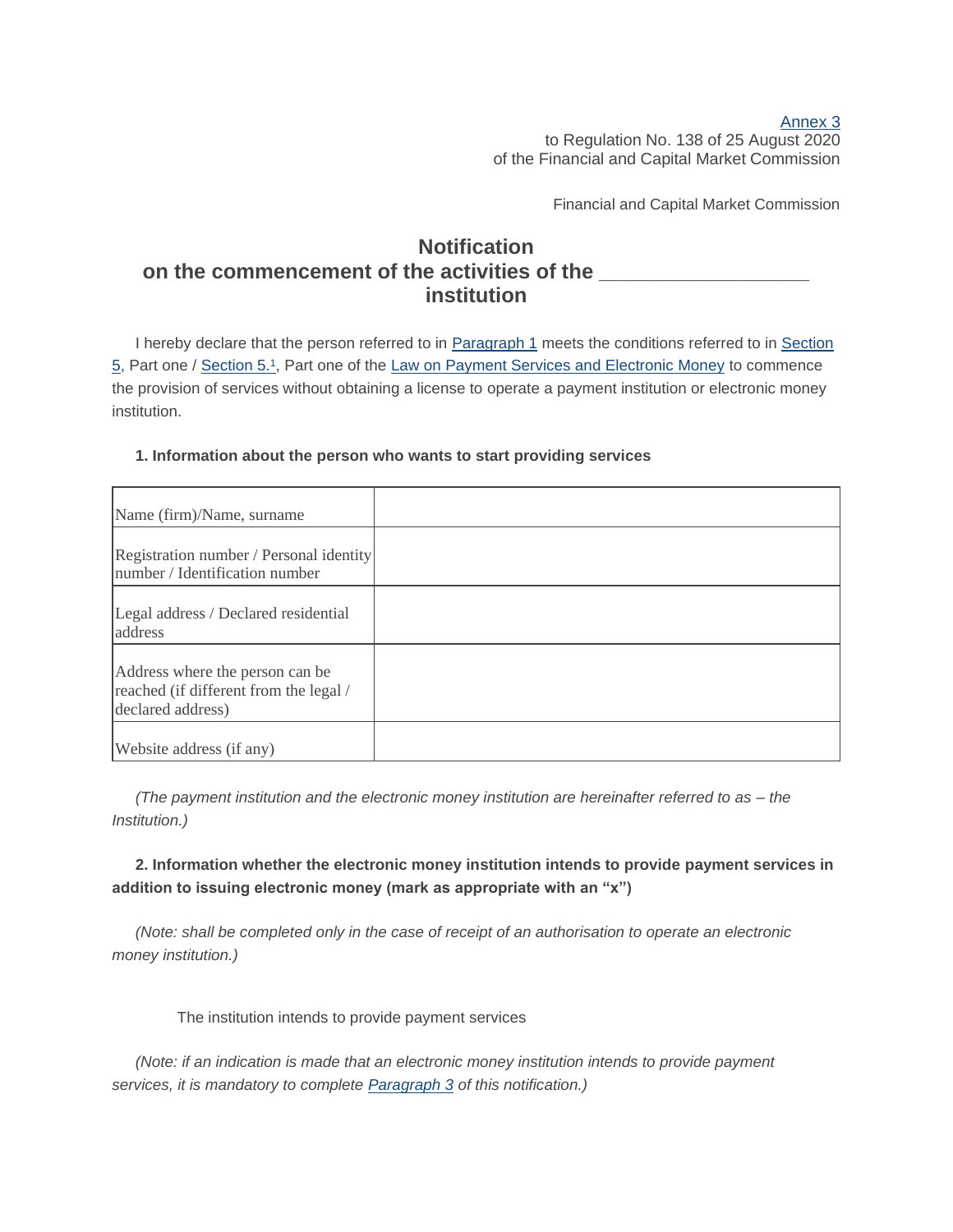The institution does not intend to provide payment services

**3. Information on the types of payment services to be provided (mark as appropriate with an "x")**

Release of a payment instrument

Money transfer without a bank account

### **4. Information on persons with qualifying shareholding in the institution**

*(Note: to be completed if the institution is a legal entity. If the institution has several shareholders or members, the section in Paragraph 4 shall be copied accordingly and the information on all persons shall be completed.)*

| Name (firm)/Name, surname                                                         |  |
|-----------------------------------------------------------------------------------|--|
| Registration number / Personal identity<br>number / Identification number         |  |
| Legal address / Declared residential<br>address                                   |  |
| Amount of shareholding (as a<br>percentage of the institution's share<br>capital) |  |

### **5. Contact details of the Institution to communicate with the Financial and Capital Market Commission on the licensing process**

| Name, surname of contact person |  |
|---------------------------------|--|
| Email address                   |  |
| Contact phone                   |  |

**The following documents are attached to the notification (mark the attached documents with an "x")**

Document certifying payment for the examination of the submitted documents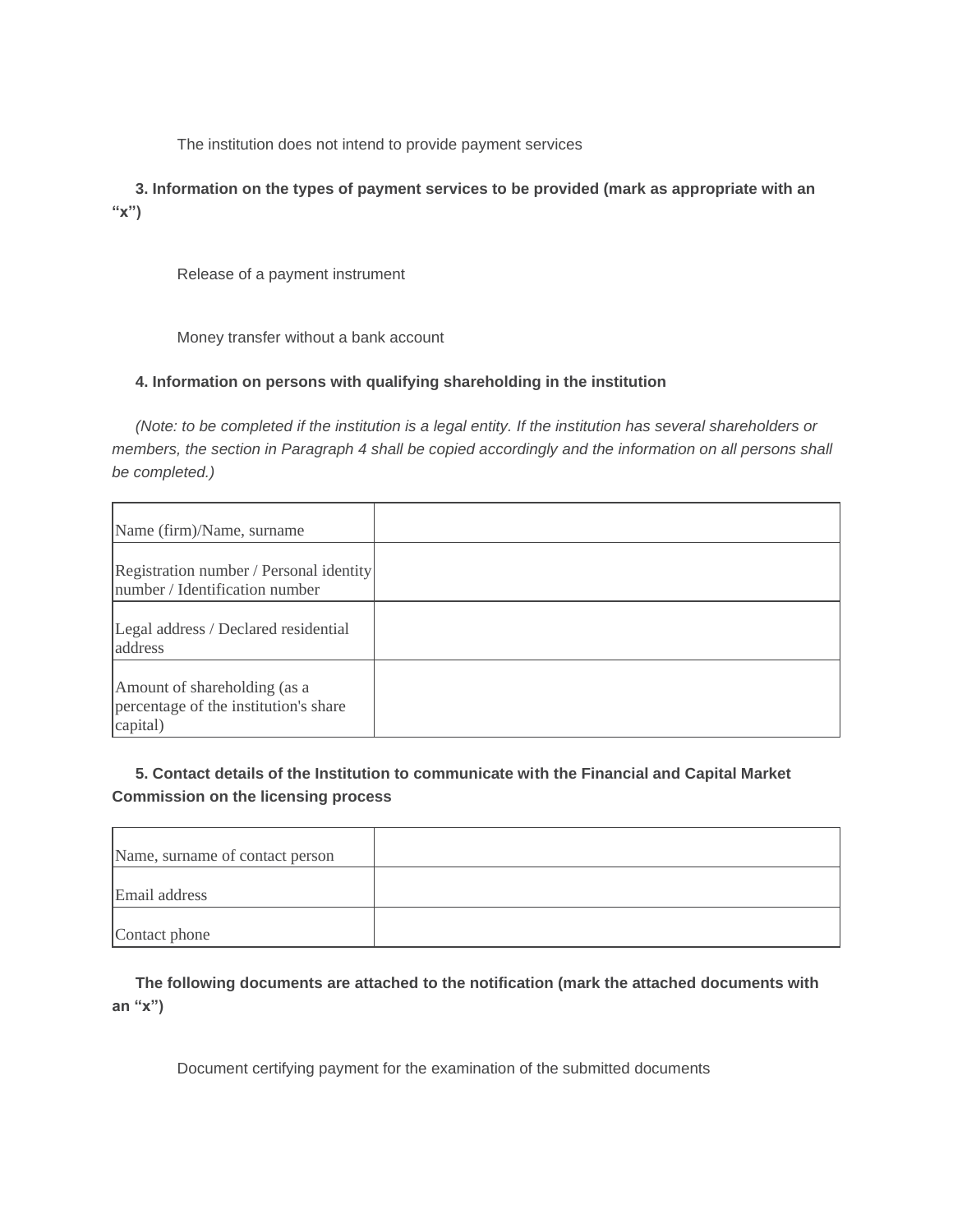Power of attorney or a certified copy thereof, if the authorisation to sign the notice of commencement of activities of the institution on behalf of the institution arises from the authorisation agreement

### **Information about the person signing the application**

| Signature and transcript of signature<br>(person's name, surname)        |                    |
|--------------------------------------------------------------------------|--------------------|
| Personal identity number /<br>Identification number                      |                    |
| Declared residential address                                             |                    |
| Position or other legal basis on which<br>the institution is represented |                    |
| Date of signature                                                        | Annov <sub>A</sub> |

[Annex](https://m.likumi.lv/wwwraksti/2020/171/BILDES/FKTK138/P4.DOCX) 4

to Regulation No. 138 of 25 August 2020 of the Financial and Capital Market Commission

# **Information on the institution's operational programme**

The applicant shall indicate the information referred to in the table regarding his or her activities, attaching separate documents substantiating the information referred to in the table, if necessary.

| No.                                                                                                                                                                                                                                                                                                                                                                                                                                                                                      | Information to be submitted                                                                                                                                                                                                                                                            |  |
|------------------------------------------------------------------------------------------------------------------------------------------------------------------------------------------------------------------------------------------------------------------------------------------------------------------------------------------------------------------------------------------------------------------------------------------------------------------------------------------|----------------------------------------------------------------------------------------------------------------------------------------------------------------------------------------------------------------------------------------------------------------------------------------|--|
| 1.                                                                                                                                                                                                                                                                                                                                                                                                                                                                                       | A sequential description of the type of payment services planned, explaining why the applicant<br>considers the activities to be performed to be in one of the legal categories of payment services<br>specified in Section 1 (1) of the Law on Payment Services and Electronic Money. |  |
|                                                                                                                                                                                                                                                                                                                                                                                                                                                                                          | [description]                                                                                                                                                                                                                                                                          |  |
| 2.                                                                                                                                                                                                                                                                                                                                                                                                                                                                                       | A description of the electronic money services that the applicant intends to provide, indicating whether<br>they will be issuing, repurchase or distribution services.*                                                                                                                |  |
|                                                                                                                                                                                                                                                                                                                                                                                                                                                                                          | [description]                                                                                                                                                                                                                                                                          |  |
| 3.<br>If applicable, a description of the types of payment services planned, explaining why the applicant<br>considers the activities to be performed to be in one of the legal categories of payment services<br>specified in Section $1(1)$ of the Law on Payment Services and Electronic Money, and an indication of<br>whether such payment services will be provided in addition to electronic money services and whether<br>they are related to the issuance of electronic money.* |                                                                                                                                                                                                                                                                                        |  |
|                                                                                                                                                                                                                                                                                                                                                                                                                                                                                          | [description]                                                                                                                                                                                                                                                                          |  |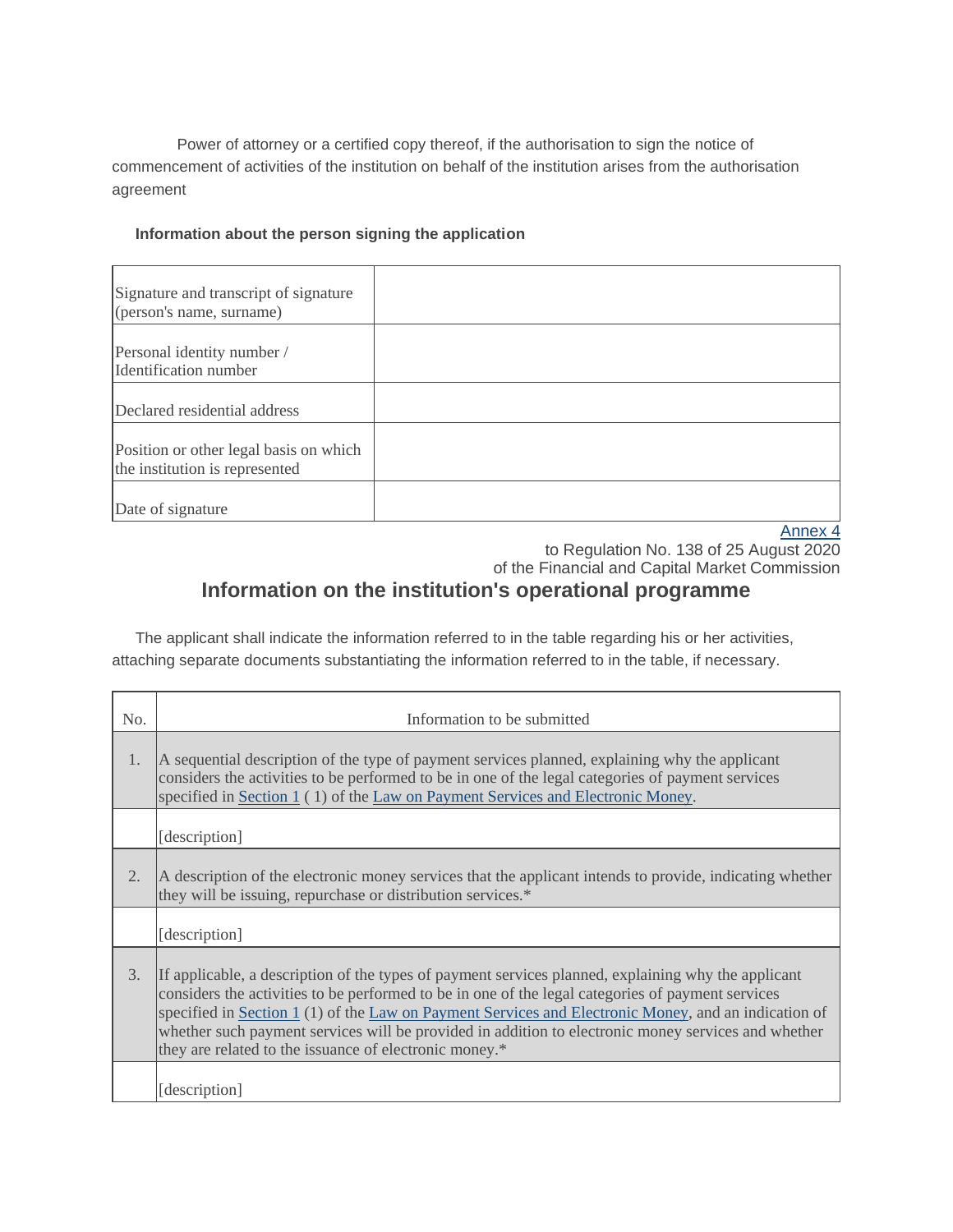| 4. | Will the customer's money come into the property, possession or holding of the applicant at some<br>point?                                                                                                                                               |
|----|----------------------------------------------------------------------------------------------------------------------------------------------------------------------------------------------------------------------------------------------------------|
|    | Yes                                                                                                                                                                                                                                                      |
|    | No                                                                                                                                                                                                                                                       |
| 5. | If applicable, a description of the execution of the different payment services (including electronic<br>money services), specifying all the parties involved and indicating for each payment service provided<br>(including electronic money services): |
|    | (a) a cash-flow char** ( <i>additionally attached to this document</i> );                                                                                                                                                                                |
|    | b) settlement procedure**;                                                                                                                                                                                                                               |
|    | (c) draft agreements concluded between all persons involved in the provision of payment services, including<br>payment card schemes (additionally attached to this document);                                                                            |
|    | (d) the deadlines for processing and executing payments.                                                                                                                                                                                                 |
|    | [description]                                                                                                                                                                                                                                            |
| 6. | A copy of the draft standard agreement within the meaning of Section 1 (8) of the Law on Payment<br>Services and Electronic Money attached.                                                                                                              |
|    | Find enclosed                                                                                                                                                                                                                                            |
| 7. | Procedures for the management of complaints (disputes) submitted by payment service users and<br>electronic money holders attached.                                                                                                                      |
|    |                                                                                                                                                                                                                                                          |
|    | Find enclosed                                                                                                                                                                                                                                            |
| 8. | Is it planned to provide payment services (including electronic money services) or activities related to<br>their provision in several physical locations? If yes, indicate the number and the type of service<br>intended.                              |
|    | N <sub>0</sub>                                                                                                                                                                                                                                           |
|    | Yes                                                                                                                                                                                                                                                      |
|    | [description]                                                                                                                                                                                                                                            |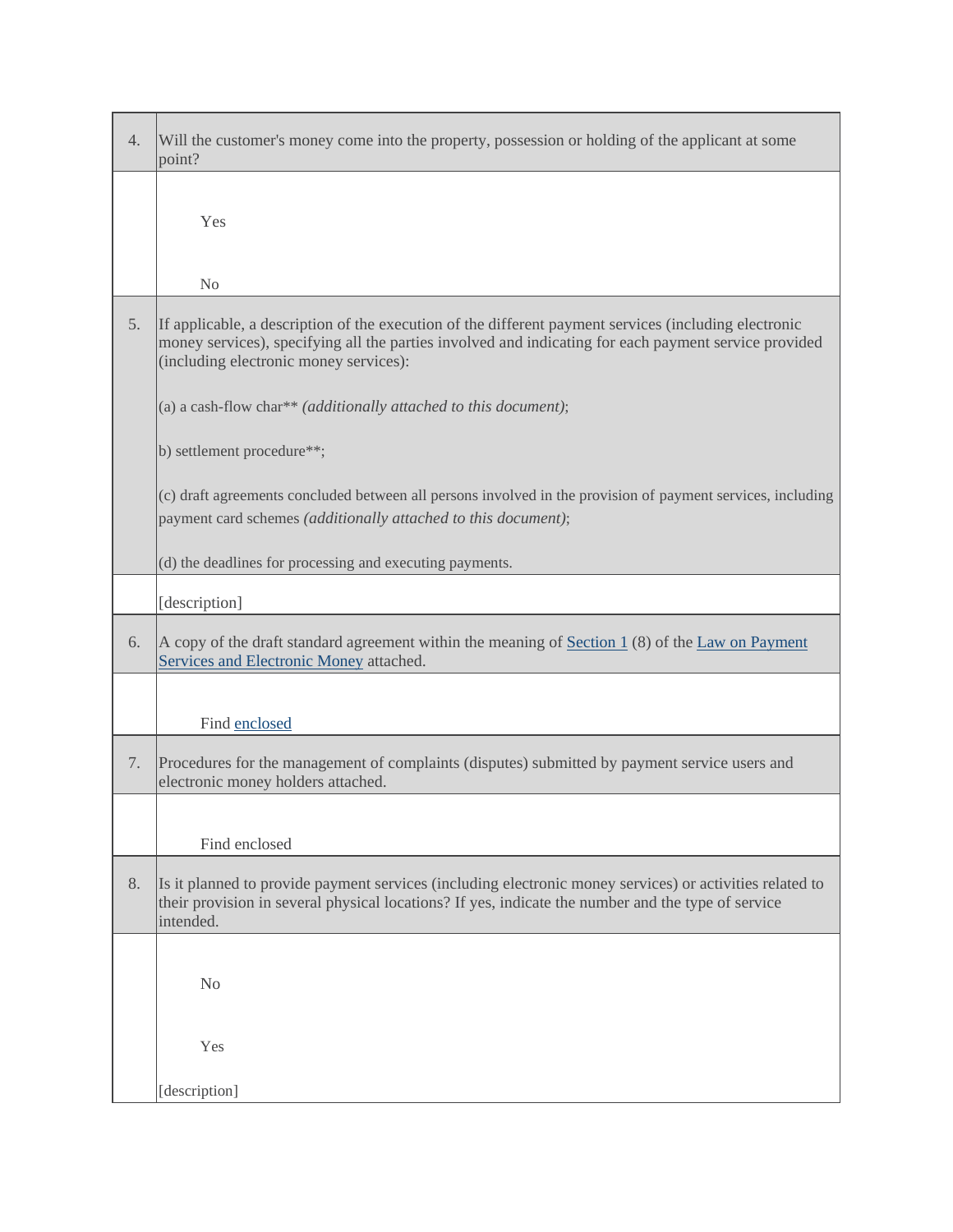| 9.  | Is it planned to provide additional services to payment services (including electronic money services)<br>referred to in Section 36, Part one, Paragraph 1 and 2 and Section 36 <sup>1</sup> , Paragraph 1, 2 or 3 of the Law<br>on Payment Services and Electronic Money? If yes, describe all these additional services.                                                             |
|-----|----------------------------------------------------------------------------------------------------------------------------------------------------------------------------------------------------------------------------------------------------------------------------------------------------------------------------------------------------------------------------------------|
|     | N <sub>o</sub>                                                                                                                                                                                                                                                                                                                                                                         |
|     | Yes                                                                                                                                                                                                                                                                                                                                                                                    |
|     | [description]                                                                                                                                                                                                                                                                                                                                                                          |
| 10. | Is it planned to grant a credit related to payment services within the meaning of Section 37 of the Law<br>on Payment Services and Electronic Money? If yes, please specify the extent.***                                                                                                                                                                                             |
|     | N <sub>o</sub>                                                                                                                                                                                                                                                                                                                                                                         |
|     | Yes                                                                                                                                                                                                                                                                                                                                                                                    |
|     | [description]                                                                                                                                                                                                                                                                                                                                                                          |
| 11. | Is it planned to provide payment services (including electronic money services) in other Member States<br>or abroad (non-member states)? If yes, indicate in which countries.                                                                                                                                                                                                          |
|     | N <sub>o</sub>                                                                                                                                                                                                                                                                                                                                                                         |
|     | Yes                                                                                                                                                                                                                                                                                                                                                                                    |
|     | [description]                                                                                                                                                                                                                                                                                                                                                                          |
| 12. | Does the applicant already carry out or plan to carry out in the next three years any other type of<br>commercial activity referred to in Section 36, Part one, Paragraph 3 and Section 36 <sup>1</sup> , Part one,<br>Paragraph 4 of the Law on Payment Services and Electronic Money? If yes, please describe the nature<br>and expected extent of this activity in the coming year. |
|     | N <sub>0</sub>                                                                                                                                                                                                                                                                                                                                                                         |
|     | Yes                                                                                                                                                                                                                                                                                                                                                                                    |
|     | [description]                                                                                                                                                                                                                                                                                                                                                                          |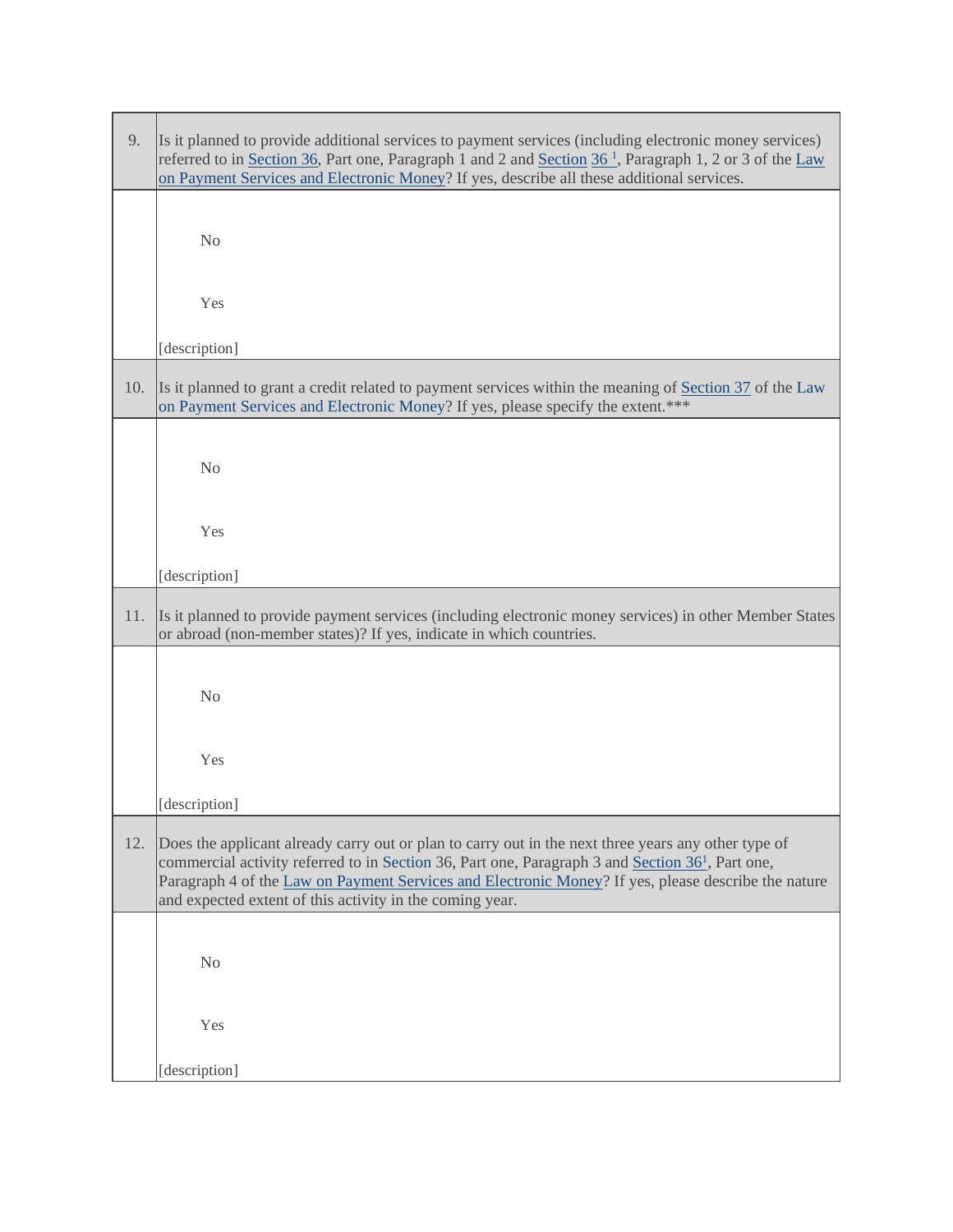| 13. If it is planned to provide payment initiation services or account information services, describe how the<br>minimum liability limit for professional indemnity insurance has been calculated in accordance with<br>the calculation procedure specified in Section $351$ , Part four of the Law on Payment Services and<br>Electronic Money. |
|--------------------------------------------------------------------------------------------------------------------------------------------------------------------------------------------------------------------------------------------------------------------------------------------------------------------------------------------------|
| [description]                                                                                                                                                                                                                                                                                                                                    |

П

*\* To be completed only by the applicant for the receipt of an operating license of an electronic money institution.*

*\*\* Not required if the applicant intends to provide only payment initiation services or account information services.*

*\*\*\* An applicant for the receipt of an operating license of an electronic money institution shall complete only if it intends to provide payment services in addition to electronic money services.*

[Annex](https://m.likumi.lv/wwwraksti/2020/171/BILDES/FKTK138/P5.DOCX) 5

to Regulation No. 138 of 25 August 2020 of the Financial and Capital Market Commission

## **Information to be included in the commercial activity plan**

| N <sub>0</sub> . | Information to be included in the commercial activity plan                                                                                                                                                                                                                                                                                                        | Location of information in the commercial<br>activity plan |
|------------------|-------------------------------------------------------------------------------------------------------------------------------------------------------------------------------------------------------------------------------------------------------------------------------------------------------------------------------------------------------------------|------------------------------------------------------------|
| 1.               | Operational strategy, marketing plan, which includes an<br>analysis of the commercial company's competitiveness in<br>the relevant market segment and a description of the<br>applicant's service users (customers), marketing materials<br>and distribution channels.                                                                                            |                                                            |
| 2.               | Audited* annual reports for the last three years, if<br>available, or a summary of the financial position if the<br>annual report has not been prepared.                                                                                                                                                                                                          |                                                            |
| 3.               | Preliminary budget estimates for the first three financial<br>years showing that the applicant is able to use appropriate<br>and proportionate systems, resources and procedures to<br>operate stably. Such calculation shall include:                                                                                                                            |                                                            |
|                  | (a) the profit and loss account and balance sheet forecast,<br>including business development scenarios (standard,<br>optimistic and pessimistic scenarios), their underlying<br>assumptions, indicators such as number and volume of<br>transactions, number of customers, pricing policy, average<br>transaction amount, expected increase in break-even point; |                                                            |
|                  | (b) an explanation of the main items of income and expense,<br>financial debts and fixed assets;                                                                                                                                                                                                                                                                  |                                                            |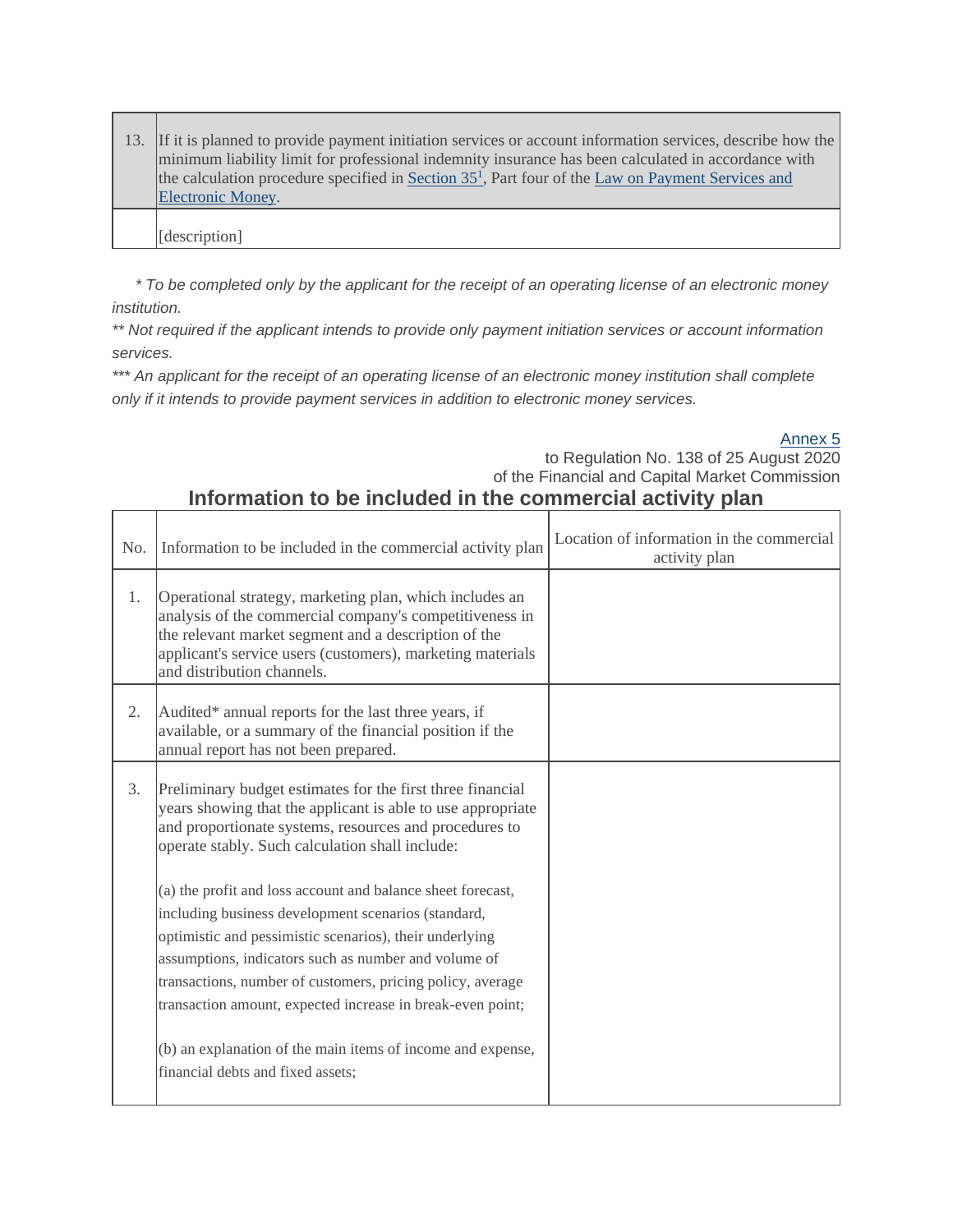|    | (c) a forecasted cash flow of income and expense, with a<br>detailed breakdown of the items for the next three financial<br>years.                                                                                                                  |  |
|----|-----------------------------------------------------------------------------------------------------------------------------------------------------------------------------------------------------------------------------------------------------|--|
| 4. | Information on own funds, including the amount of initial<br>capital and a detailed breakdown of its composition as<br>specified in Section 1 (39) of the Law on Payment<br>Services and Electronic Money.**                                        |  |
| 5. | Information on the minimum own funds requirements and<br>their calculation in accordance with Section 35 of the Law<br>on Payment Services and Electronic Money, including the<br>projected distribution of own funds for the next three<br>years.* |  |

*\* If the annual reports do not have to be audited in accordance with regulatory enactments, unaudited reports shall be submitted.*

*\*\* Not required if the applicant intends to provide only payment initiation services or intends to obtain only the authorisation of a registered institution.*

#### [Annex 6](https://m.likumi.lv/wwwraksti/2020/171/BILDES/FKTK138/P6.DOCX)

## to Regulation No. 138 of 25 August 2020 of the Financial and Capital Market Commission **Information on the organisational structure**

Please provide a description of the organisational structure of the commercial company, including the information referred to in the table below.

| No. | Information to be included in the description of the<br>organisational structure                                                                                                                                                                                                                                                                                                                                                                                                                                                              | Location of information in the description<br>of the organisational structure or the<br>submitted document |
|-----|-----------------------------------------------------------------------------------------------------------------------------------------------------------------------------------------------------------------------------------------------------------------------------------------------------------------------------------------------------------------------------------------------------------------------------------------------------------------------------------------------------------------------------------------------|------------------------------------------------------------------------------------------------------------|
| 1.  | A detailed description of the organisational structure<br>performed by the applicant, indicating the names and<br>surnames of the members of the council (if any), members<br>of the board, heads of structural units, including the name<br>and surname of the person responsible for internal control<br>functions; the description of the organisational structure<br>performed by the applicant shall be accompanied by a<br>description of the functions, duties and responsibilities of<br>each structural unit and committee (if any). |                                                                                                            |
| 2.  | General forecast of the number of employees over the next<br>three years.                                                                                                                                                                                                                                                                                                                                                                                                                                                                     |                                                                                                            |
| 3.  | A description of the relevant operational outsourcing<br>mechanism, including:                                                                                                                                                                                                                                                                                                                                                                                                                                                                |                                                                                                            |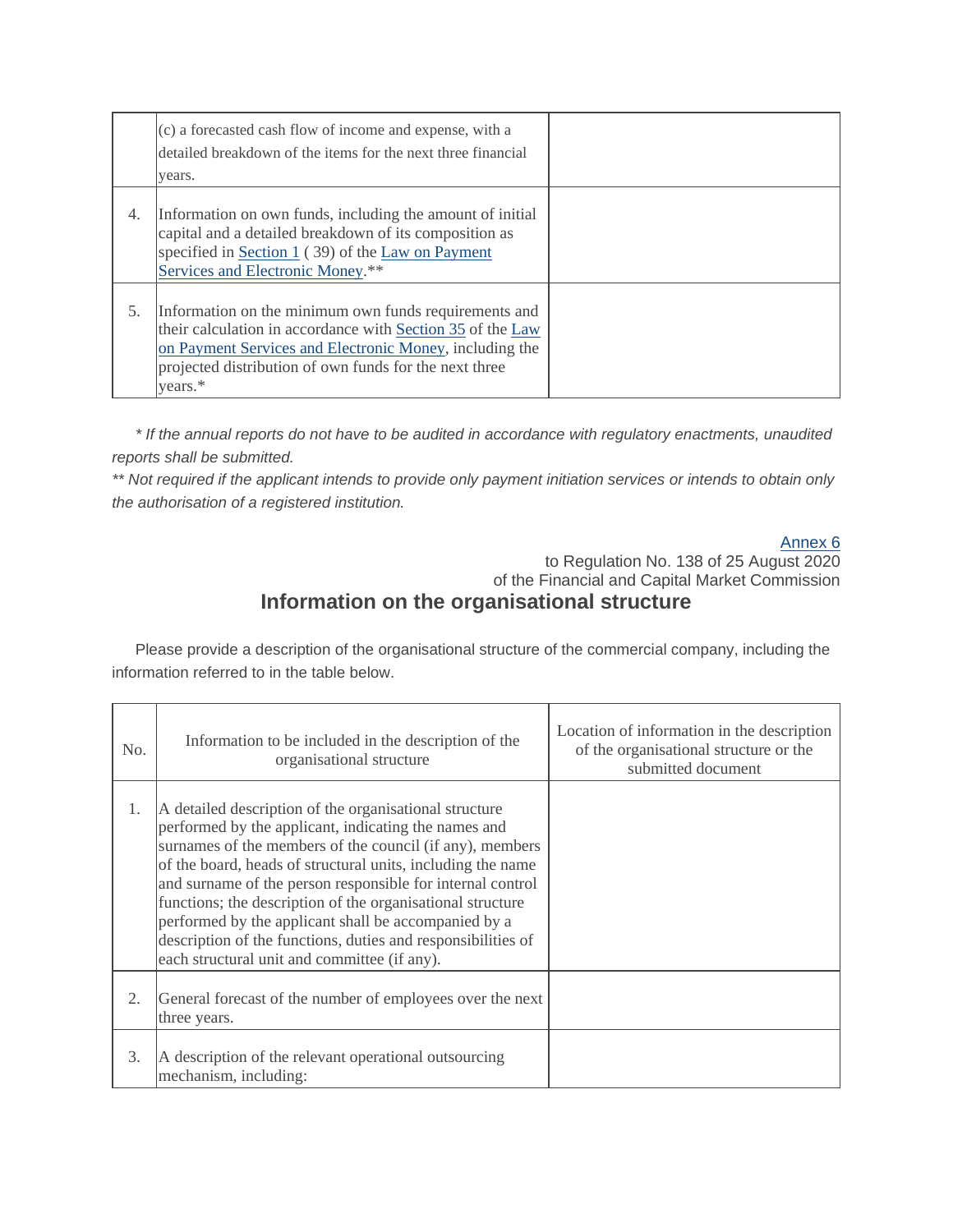|                  | (a) the external service provider and the geographical<br>location:                                                                                                                                            |  |
|------------------|----------------------------------------------------------------------------------------------------------------------------------------------------------------------------------------------------------------|--|
|                  | (b) the identity of the persons responsible for each of the<br>outsourced activities in the applicant;                                                                                                         |  |
|                  | (c) a clear description of the activities outsourced and their<br>main features, as well as copies of draft outsourcing contracts.                                                                             |  |
| $\overline{4}$ . | A description of the use of the applicant's branches and<br>representatives, if any, which includes:                                                                                                           |  |
|                  | (a) the plan for off-site and on-site inspections that the<br>applicant intends to carry out at least once a year in<br>connection with branches and representatives and the<br>frequency of such inspections; |  |
|                  | (b) the IT systems, processes and infrastructure used by the<br>applicant's representatives to carry out the activities on behalf<br>of the applicant;                                                         |  |
|                  | (c) the policy for the selection of representatives, the<br>monitoring procedures and training, and the draft cooperation<br>agreement, if available.                                                          |  |
| 5.               | All natural and legal persons who have a close relationship<br>with the applicant, indicating their identity and the nature<br>of the relationship.                                                            |  |
| 6.               | Information and description regarding the applicant's<br>participation in a national or international payment system.                                                                                          |  |

to Regulation No. 138 of 25 August 2020 of the Financial and Capital Market Commission

# **Measures taken to protect the money of payment service users and electronic money holders**

*(This annex does not need to be completed if the applicant intends to provide only payment initiation services or payment initiation services and account information services.)*

The applicant shall indicate the information referred to in the table regarding his or her activities, attaching separate documents substantiating the information referred to in the table, if necessary.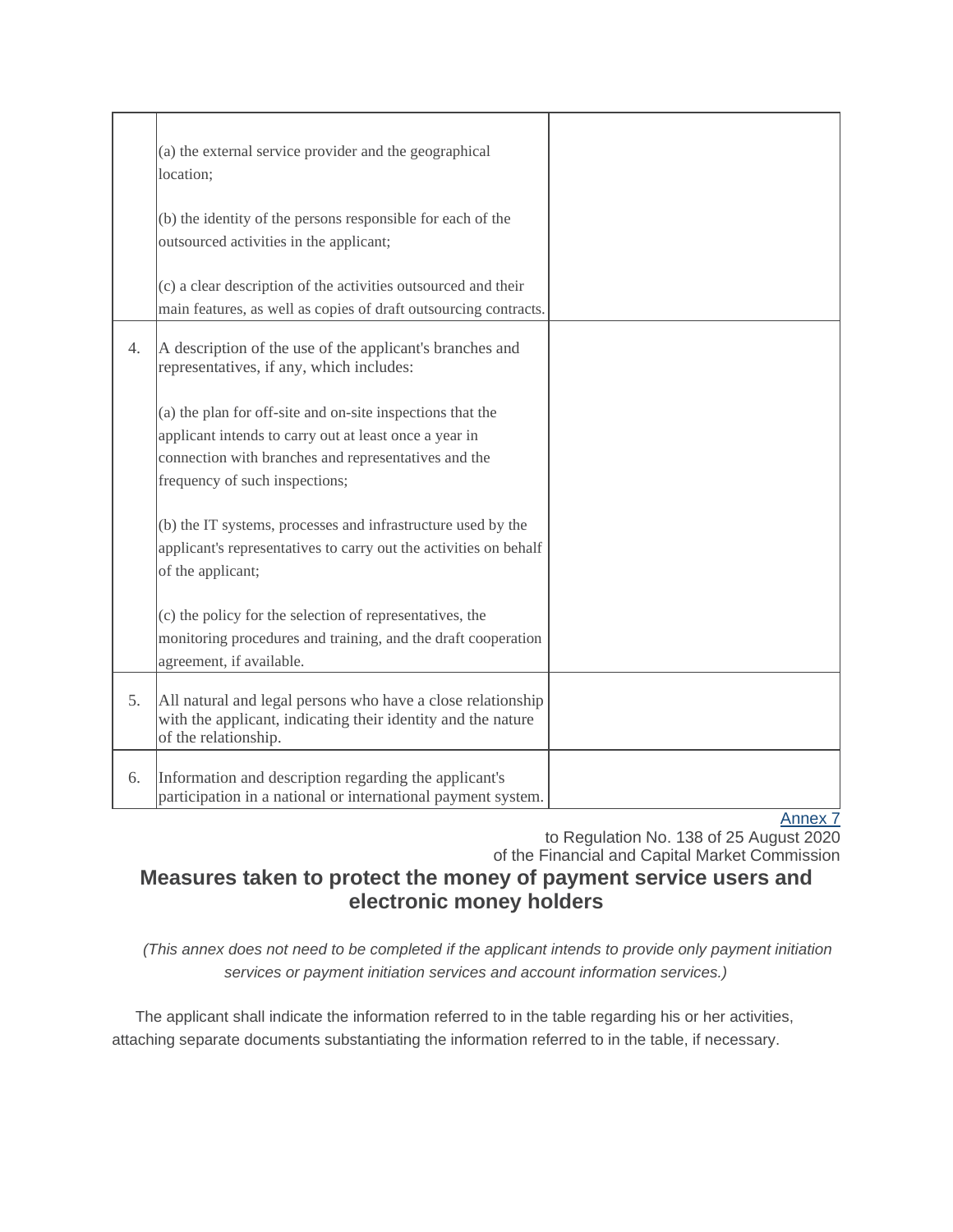1. Which method does the applicant use to protect the money of payment service users and electronic money holders?

The money of payment service users and electronic money holders is protected by an insurance policy, a guarantee insurance policy issued by a credit institution or another guarantee. *(Please complet[e Points 2](https://m.likumi.lv/ta/id/317099#p2)[–5](https://m.likumi.lv/ta/id/317099#p5) of this table.)*

The money of payment service users and electronic money holders is protected by holding it in a separate account with a bank (credit institution or national central bank), separate from other commercial company or personal (in the case of a natural person) funds, or by investing in safe, low-risk assets that are considered as such in accordance with the regulatory enactments of the Financial and Capital Market Commission. *(Please complete [Points 6](https://m.likumi.lv/ta/id/317099#p6)[–9](https://m.likumi.lv/ta/id/317099#p9)* of this table*.)*

2. Confirmation that the insurance company or credit institution that has issued the insurance policy, guarantee insurance policy or other guarantee does not belong to the same group of commercial companies to which the applicant belongs.

*[description]*

3. A description of the conditions of the insurance or policy that would ensure that the insurance policy, guarantee insurance policy or other guarantee is sufficient to enable the applicant to meet claims against payment service users, electronic money holders and other payment service providers at all times.

*[description]*

4. Terms and conditions of renewal of the insurance policy, guarantee insurance policy or other guarantee.

*[description]*

5. A copy of the insurance contract, guarantee insurance contract or other guarantee (project).

*Find enclosed*

6. A description of the customers' investment policy to ensure that the selected assets are liquid, safe and low risk, if applicable.

*[description]*

7. The identity of the persons who have access to the account in which the money of payment service users and electronic money holders is segregated, and the roles, duties and responsibilities of those persons.

*[description]*

8. Description of the management process to ensure that the principles for the protection of funds of payment service users and electronic money holders set out in  $S$ ections  $38$  and  $38<sup>1</sup>$  of the Law on Payment Services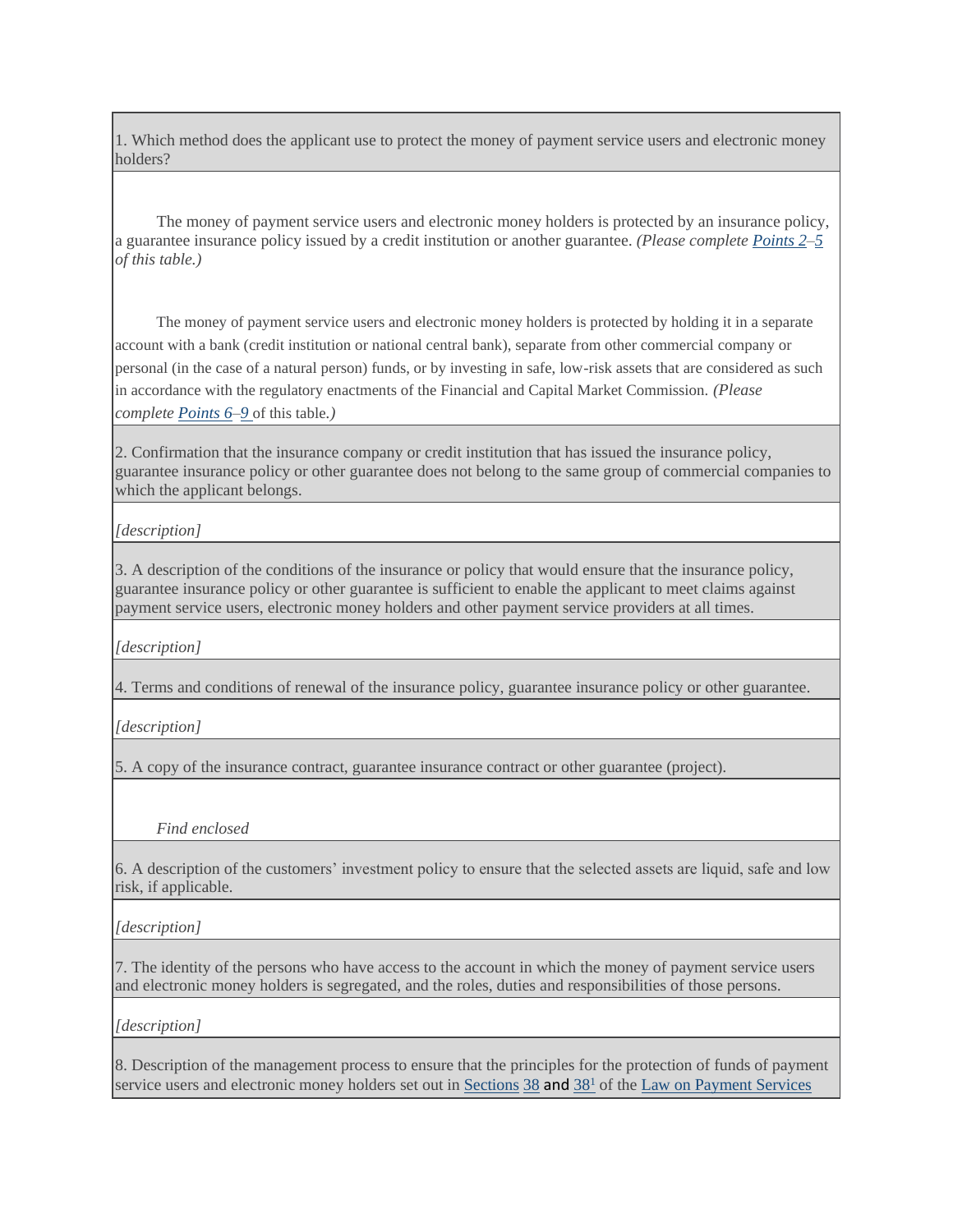[and Electronic Money](https://m.likumi.lv/ta/id/206634-maksajumu-pakalpojumu-un-elektroniskas-naudas-likums) are complied with. Procedure for the protection of funds of payment service users and electronic money holders (part of the internal control system).

*[description]*

*Find procedure [enclosed](https://m.likumi.lv/ta/id/206634-maksajumu-pakalpojumu-un-elektroniskas-naudas-likums#piel0)*

9. Bank statement or a copy of the agreement (or project) concluded with the bank.

*Find enclosed*

[Annex 8](https://m.likumi.lv/wwwraksti/2020/171/BILDES/FKTK138/P8.DOCX)

to Regulation No. 138 of 25 August 2020 of the Financial and Capital Market Commission

# **Information to be included in the description of the internal control and management system**

## **Information to be included in the description of the internal control and management system**

| No. | Information to be included                                                                                                                                                                                                                                                                                                                                                                                                                                                                                                    | Location of information in the description,<br>name of the submitted procedure |
|-----|-------------------------------------------------------------------------------------------------------------------------------------------------------------------------------------------------------------------------------------------------------------------------------------------------------------------------------------------------------------------------------------------------------------------------------------------------------------------------------------------------------------------------------|--------------------------------------------------------------------------------|
| 1.  | A list and assessment of the risks identified, including the<br>level of risk and the impact on the applicant's activities, as<br>well as the procedures that the applicant will implement to<br>manage such risks.                                                                                                                                                                                                                                                                                                           |                                                                                |
| 2.  | Procedures for the provision and control (operational<br>procedures) of electronic money services (issuance /<br>distribution / repurchase), payment services (including the<br>granting of credit, if applicable), including at least<br>procedures for authorising the counterparty and setting<br>limits to ensure that the transaction complies with the<br>institution's policies and compliance laws, regulations and<br>standards, as well as the procedures for the provision and<br>control of the service provided. |                                                                                |
| 3.  | Accounting policies and procedures which the applicant<br>will use to ensure its financial information as well as<br>customers' funds, accounting, control, evaluation and<br>reporting.                                                                                                                                                                                                                                                                                                                                      |                                                                                |
| 4.  | Identity and current curriculum vitae of the persons<br>responsible for the internal control functions (management<br>information system, risk control system and compliance<br>control system), including their regularity and permanence,                                                                                                                                                                                                                                                                                   |                                                                                |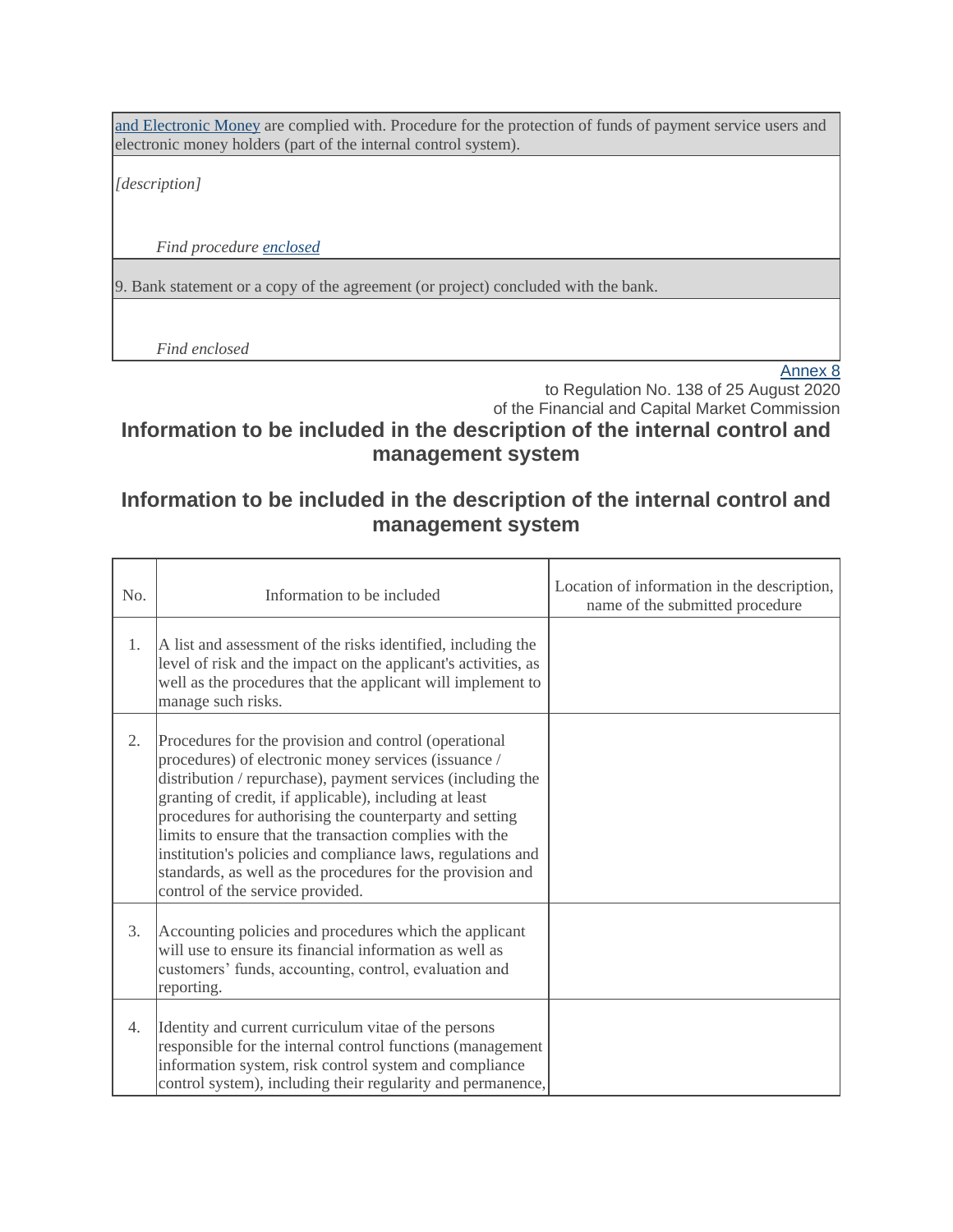|    | as well as for the compliance control of the applicant's<br>activities.                                                                                         |  |
|----|-----------------------------------------------------------------------------------------------------------------------------------------------------------------|--|
| 5. | The identity of the persons responsible for the internal<br>audit function, as well as the current curriculum vitae of<br>such persons (if applicable).         |  |
| 6. | Policy and procedure for the supervision and control of<br>outsourcing functions to avoid deterioration in the quality<br>of the applicant's internal control.  |  |
| 7. | Policy and procedure for the supervision and control of<br>representatives and branches within the applicant's internal<br>control.                             |  |
| 8. | If the applicant is a subsidiary of a regulated institution in<br>another Member State of the European Union – a<br>description of the management of the group. |  |

to Regulation No. 138 of 25 August 2020 of the Financial and Capital Market Commission

# **Description of the internal control and management system for the management of security incidents and the examination of securityrelated complaints**

The applicant shall provide a description of the procedure introduced for monitoring, reviewing and following up security incidents, as well as for monitoring, reviewing and overseeing complaints from payment service users and electronic money holders regarding the security of information systems, including a description of the incident reporting mechanism. The procedures shall be developed taking into account the requirements of the normative regulations in the field of security of information systems of the Financial and Capital Market Commission. The procedures shall include at least the following information.

| No. | Information to be included                                                                                                                                                           | Location of information in the procedure or<br>document submitted |
|-----|--------------------------------------------------------------------------------------------------------------------------------------------------------------------------------------|-------------------------------------------------------------------|
| 1.  | Organisational measures and instruments to prevent fraud.                                                                                                                            |                                                                   |
| 2.  | Information on the persons and bodies responsible for<br>assisting payment service users and electronic money<br>holders in the event of fraud, technical problems or<br>complaints. |                                                                   |
| 3.  | Reporting procedures in cases of fraud.                                                                                                                                              |                                                                   |
| 4.  | Name and email address of the customer support service.                                                                                                                              |                                                                   |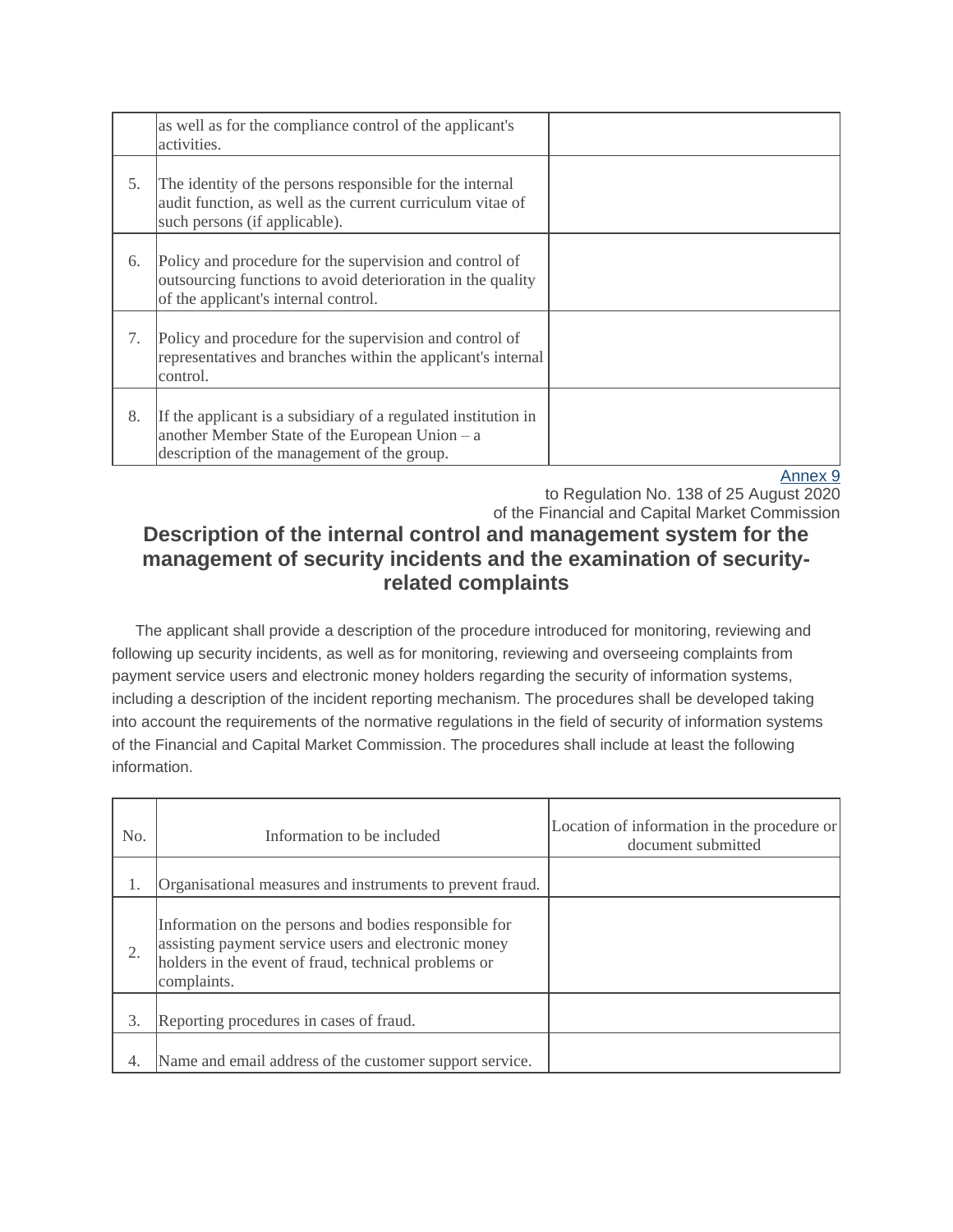|    | Incident registration and reporting procedures, including<br>the submission of such reports to internal or external<br>bodies, as well as the reporting of significant incidents to<br>the Financial and Capital Market Commission. |        |
|----|-------------------------------------------------------------------------------------------------------------------------------------------------------------------------------------------------------------------------------------|--------|
| 6. | Surveillance tools used and follow-up measures and<br>procedures introduced to mitigate security risks.                                                                                                                             |        |
|    |                                                                                                                                                                                                                                     | $\sim$ |

to Regulation No. 138 of 25 August 2020 of the Financial and Capital Market Commission

# **Description of the process for compiling statistics on the efficiency of the institution, the services provided and fraud**

The applicant shall provide a description of the principles and definitions it will apply for compiling statistics on the efficiency of the institution, the services provided and fraud, which shall include at least the following information.

| No. | Information to be included                                                                                                                                                                                                                                                                                                                          | Location of information in the description |
|-----|-----------------------------------------------------------------------------------------------------------------------------------------------------------------------------------------------------------------------------------------------------------------------------------------------------------------------------------------------------|--------------------------------------------|
| 1.  | What kind of statistical data does the applicant intend to<br>collect on payment service users and electronic money<br>holders and the payment services or types of electronic<br>money services they use (for example, the service<br>provision channel, the payment instrument used, the<br>jurisdiction or the currencies used in transactions). |                                            |
| 2.  | Scope of data collection (will the data be collected for all<br>types of services provided; in which units will the data be<br>collected; will the data also be collected from branches,<br>representatives and distributors).                                                                                                                      |                                            |
| 3.  | Type of data collection.                                                                                                                                                                                                                                                                                                                            |                                            |
| 4.  | The defined purpose of data collection.                                                                                                                                                                                                                                                                                                             |                                            |
| 5.  | Frequency of data collection.                                                                                                                                                                                                                                                                                                                       |                                            |
| 6.  | Supporting documents, such as a manual describing how<br>the data collection system works.                                                                                                                                                                                                                                                          | Annoy 11                                   |

[Annex 11](https://m.likumi.lv/wwwraksti/2020/171/BILDES/FKTK138/P11.DOCX)

to Regulation No. 138 of 25 August 2020

of the Financial and Capital Market Commission

# **A description of the institution's commercial activity continuity arrangements**

The applicant shall submit a description of the institution's commercial activity continuity arrangements, which shall include at least the following information.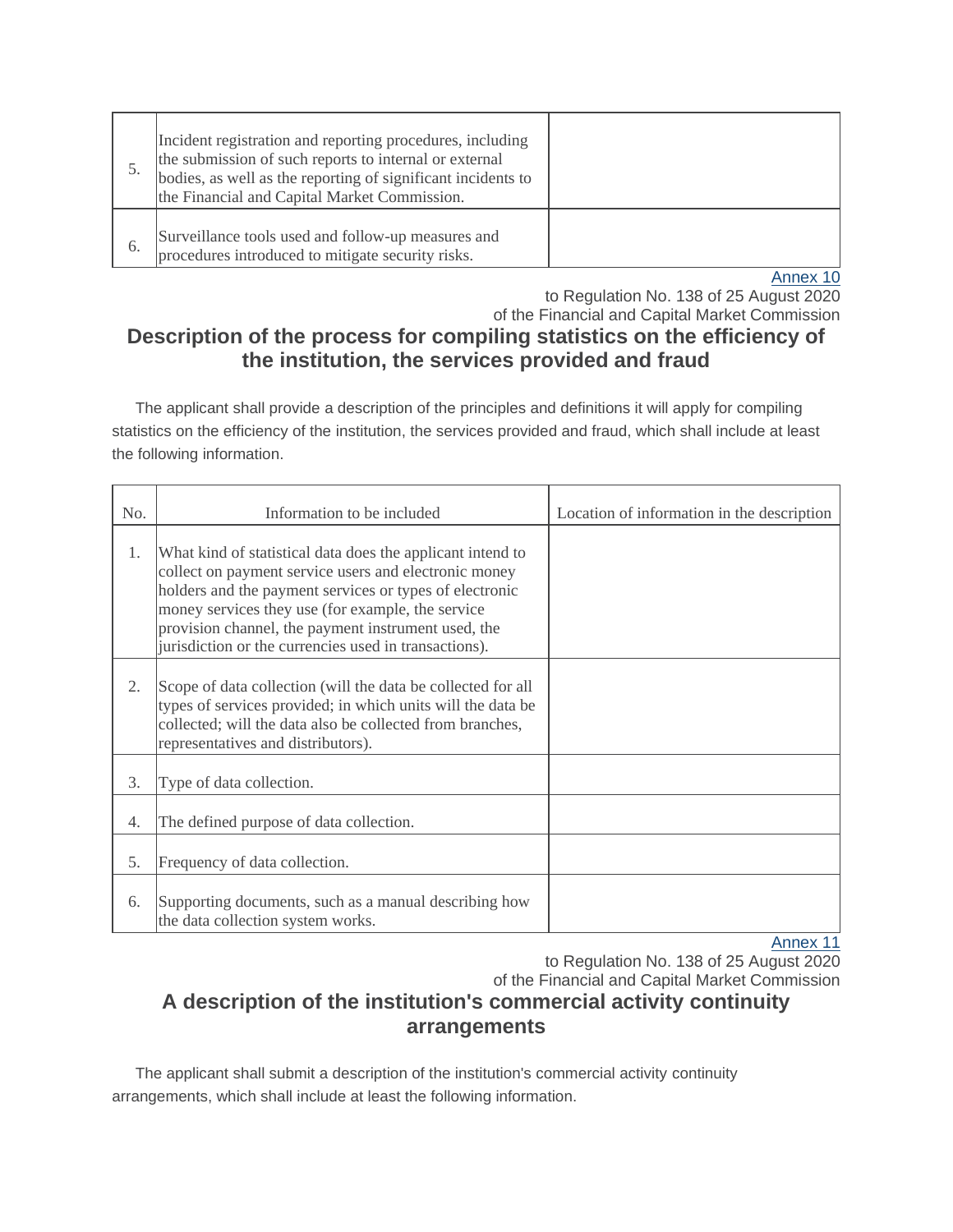| No. | Information to be included                                                                                                                                                                                                                                                                                                                                                                                                                                                                     | Location of information in the description |
|-----|------------------------------------------------------------------------------------------------------------------------------------------------------------------------------------------------------------------------------------------------------------------------------------------------------------------------------------------------------------------------------------------------------------------------------------------------------------------------------------------------|--------------------------------------------|
| 1.  | Analysis of the impact of the commercial activities<br>(functions and processes), indicating the commercial<br>activities processes that affect the applicant's overall<br>business and the business recovery strategy and priorities,<br>such as recovery time, recovery level and protected assets.                                                                                                                                                                                          |                                            |
| 2.  | Business continuity plan, including for information<br>systems developed taking into account the requirements of<br>the Financial and Capital Market Commission's<br>information systems security regulations and including an<br>explanation of how the applicant will deal with significant<br>business continuity problems and disruptions, such as core<br>system downtime, lost of basic data, it will not be possible<br>to access the premises and key people will not be<br>available. |                                            |
| 3.  | How often does the applicant plan to test business<br>continuity and disruption recovery plans and evaluate the<br>effectiveness of its operation, including how the test<br>results will be recorded and evaluated.                                                                                                                                                                                                                                                                           |                                            |
| 4.  | A description of the planned risk mitigation measures in<br>the event of suspension of the applicant's payment services<br>or electronic money services in order to ensure the<br>execution of the initiated activities (including payments)<br>and to terminate the existing contracts.                                                                                                                                                                                                       | Annay 49                                   |

to Regulation No. 138 of 25 August 2020 of the Financial and Capital Market Commission

# **Information to be included in the description of information systems security policy**

The applicant shall submit a description of the information systems security management, which has been developed taking into account the requirements of the regulatory enactments in the field of information systems security of the Financial and Capital Market Commission, and which shall include at least the following information.

| No. | Information to be included                                                                                                                                                                                                                                                                                                               | Location of information in the description |
|-----|------------------------------------------------------------------------------------------------------------------------------------------------------------------------------------------------------------------------------------------------------------------------------------------------------------------------------------------|--------------------------------------------|
|     | A detailed risk assessment of the payment services and<br>electronic money services that the applicant intends to<br>provide, including the risk of fraud and security controls<br>and risk mitigation measures that are taken to adequately<br>protect payment service users and electronic money<br>holders from the identified risks. |                                            |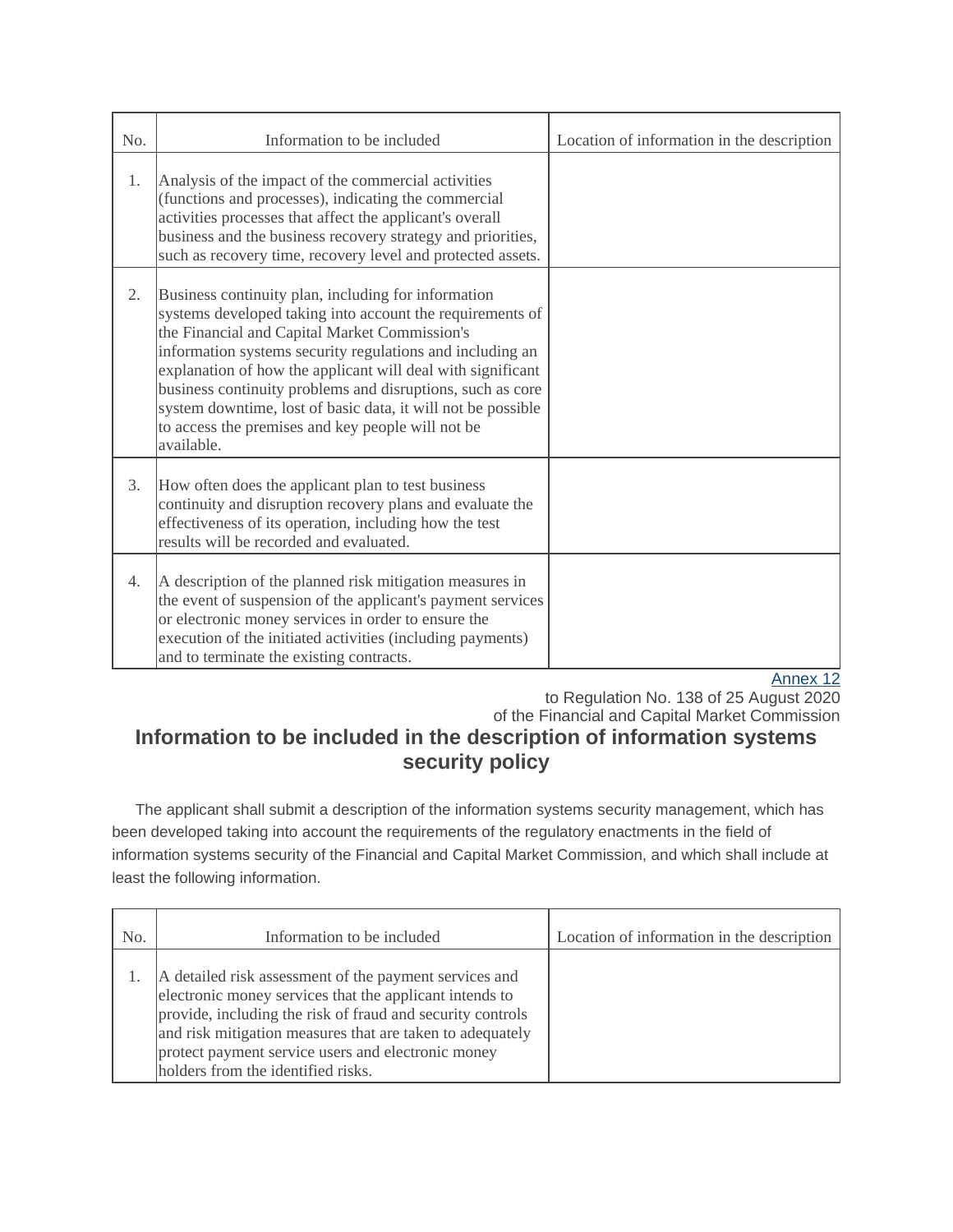| 2. | A description of the IT systems, which shall include the<br>following information:                                                                                                                                                                           |  |
|----|--------------------------------------------------------------------------------------------------------------------------------------------------------------------------------------------------------------------------------------------------------------|--|
|    | (a) architecture of systems and their network elements<br>(computer network and connection scheme);                                                                                                                                                          |  |
|    | (b) information systems supporting the commercial activities<br>carried out, such as the applicant's website, electronic wallets,<br>payment system, risk and fraud management systems and<br>customer accounting system;                                    |  |
|    | (c) IT support systems used for the organisation and<br>management of the applicant's activities, such as accounting,<br>personnel management, customer relationship management<br>information systems, e-mail system and internal file system;              |  |
|    | (d) whether the applicant or group of applicants already uses<br>those information systems; the expected date of their<br>implementation, if applicable.                                                                                                     |  |
| 3. | The types of external connections allowed to, for example<br>partners, service providers, group units and remote<br>workers, including the rationale for such connections,<br>indicating the logical security measures and control<br>mechanisms introduced. |  |
| 4. | Logical security measures and mechanisms governing<br>internal access to IT systems.                                                                                                                                                                         |  |
| 5. | Physical security measures and mechanisms of the<br>applicant's workplace and data centre, such as physical<br>access control measures and environmental security<br>management.                                                                             |  |
| 6. | Security of payment processes and electronic money<br>service processes, including the following information:                                                                                                                                                |  |
|    | (a) the customer authentication procedure used for both<br>informational access and access for the purpose of payment or<br>payment initiation;                                                                                                              |  |
|    | (b) the secure transfer of authentication elements to the<br>legitimate payment service user or electronic money holder,<br>ensuring the integrity in both their initial implementation and<br>renewal;                                                      |  |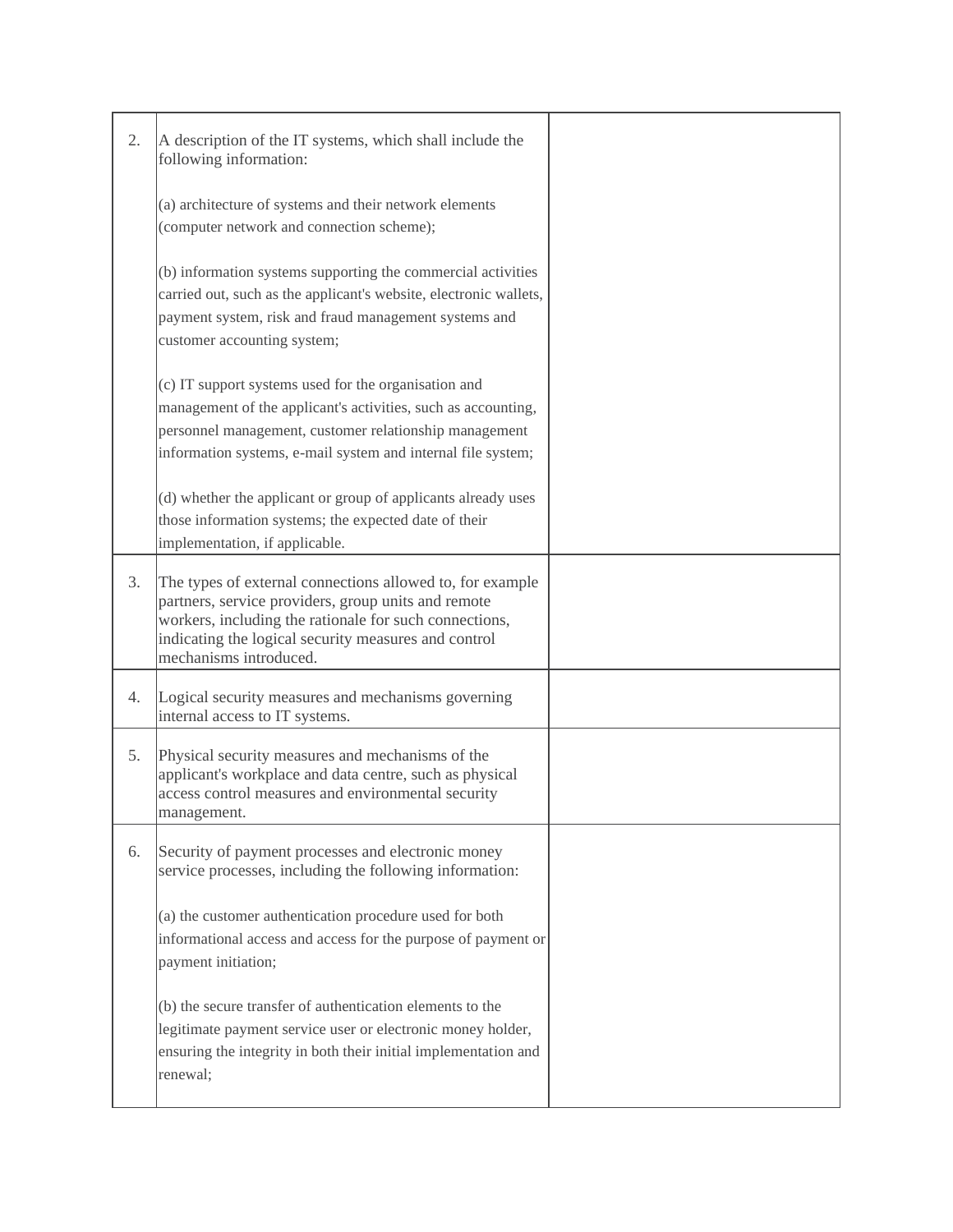| $(c)$ a description of the systems and procedures introduced by<br>the applicant to analyse payments and identify suspicious or<br>unusual payments. |  |
|------------------------------------------------------------------------------------------------------------------------------------------------------|--|
| List of main procedures related to the applicant's<br>information systems or procedures not yet formalized -<br>expected date of entry into force.   |  |

to Regulation No. 138 of 25 August 2020 of the Financial and Capital Market Commission

# **Description of the processes developed to record, monitor, track and restrict access to sensitive payment data**

The applicant shall provide a description of the process developed to record, monitor, track and restrict access to sensitive payment data, which shall include at least the following information.

| No. | Information to be included                                                                                                                                                                                                                                                               | Location of information in the description |
|-----|------------------------------------------------------------------------------------------------------------------------------------------------------------------------------------------------------------------------------------------------------------------------------------------|--------------------------------------------|
| 1.  | Flowcharts for sensitive payments with detailed<br>descriptions:                                                                                                                                                                                                                         |                                            |
|     | (a) how, in which information systems and which sensitive<br>payment data is processed by the applicant, including if an<br>external service provider is used, or its business partners<br>(including account information service providers or payment<br>initiation service providers); |                                            |
|     | (b) the procedures for securely receiving sensitive payment<br>data by the customer.                                                                                                                                                                                                     |                                            |
| 2.  | Description of transaction monitoring and surveillance<br>solutions developed to prevent, detect and block fraudulent<br>payment transactions. An explanation of how violation<br>will be identified and what action will be taken in the event<br>of violation.                         |                                            |
| 3.  | List of persons and entities having access to sensitive<br>payment data.                                                                                                                                                                                                                 |                                            |
| 4.  | Annual internal control plan regarding the security<br>management of information systems.                                                                                                                                                                                                | Annov 11                                   |

[Annex 14](https://m.likumi.lv/wwwraksti/2020/171/BILDES/FKTK138/P14.DOCX)

to Regulation No. 138 of 25 August 2020 of the Financial and Capital Market Commission

**Information to be included in the procedure for the establishment and effective functioning of the internal control system for anti-money**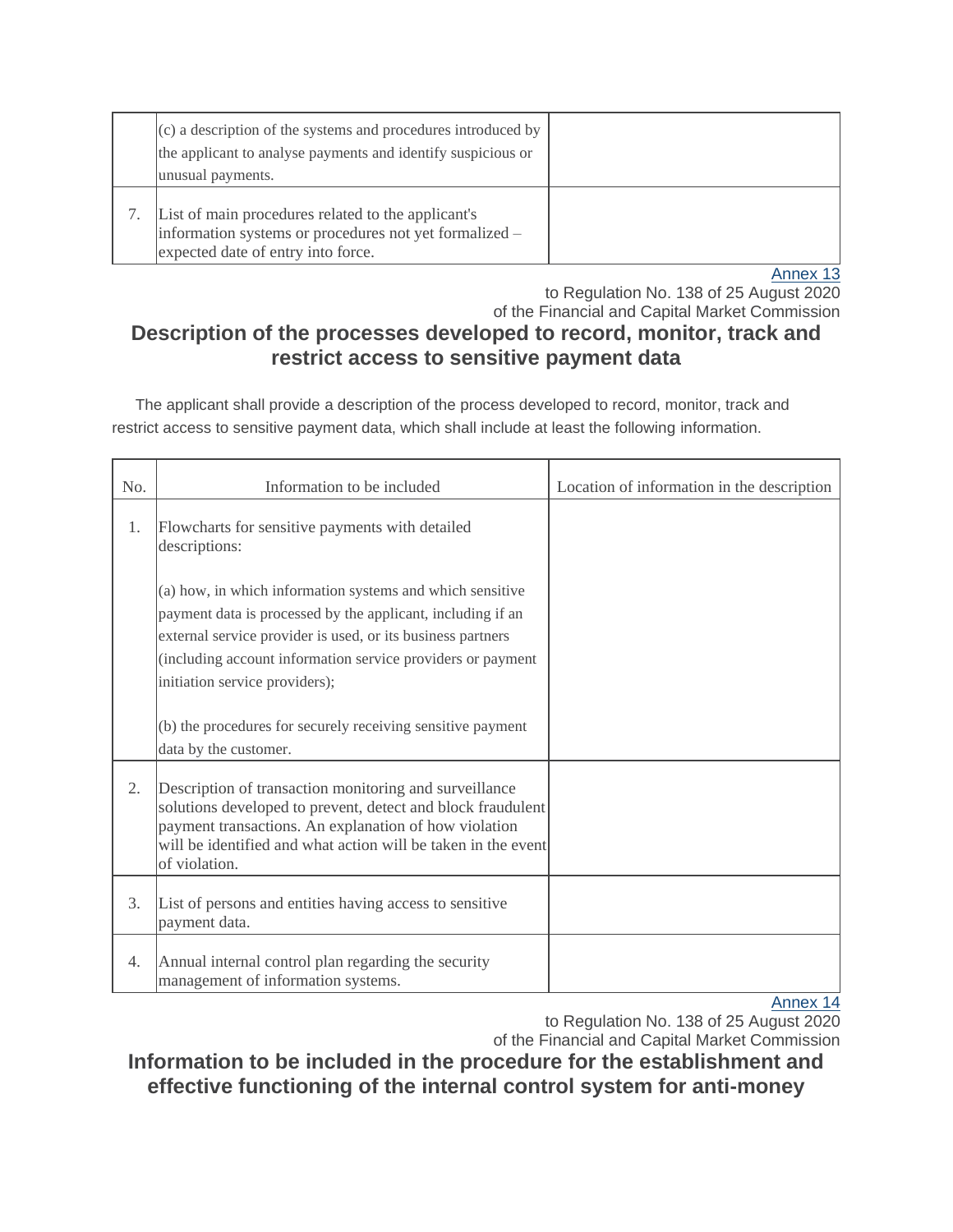# **laundering and countering terrorism and proliferation financing and sanctions risk management**

The applicant shall submit the procedure for the establishment and effective functioning of the internal control system for anti-money laundering and countering terrorism and proliferation financing (hereinafter – AMLCTPF) and sanctions risk management, which shall include at least the following information.

| No. | Information to be included                                                                                                                                                                                                                                                                                                                                                                                                                                                                                                                                                                                            | Location of information in the submitted<br>document, name of the document |
|-----|-----------------------------------------------------------------------------------------------------------------------------------------------------------------------------------------------------------------------------------------------------------------------------------------------------------------------------------------------------------------------------------------------------------------------------------------------------------------------------------------------------------------------------------------------------------------------------------------------------------------------|----------------------------------------------------------------------------|
| 1.  | The applicant's performed and documented risk assessment<br>of the AMLCTPF and sanctions risks inherent to the<br>institution's operations and customers, which also takes<br>into account the risks related to the applicant's customer<br>base, products and services offered, service and product<br>delivery channels and geographical location of activities<br>and customers.                                                                                                                                                                                                                                   |                                                                            |
| 2.  | Internal control system measures implemented or will be<br>implemented by the applicant in accordance with Section 7<br>of the Law On the Prevention of Money Laundering and<br>Terrorism and Proliferation Financing to mitigate risks and<br>fulfil obligations under AMLCTPF prevention legislation,<br>including the applicant's AMLCTPF risk assessment<br>process, policies and procedures to perform customer<br>identification, risk assessment and research requirements,<br>and policies and procedures to monitor customer<br>transactions and detect and report suspicious transactions<br>or activities. |                                                                            |
| 3.  | A description of the measures and solutions of the<br>information systems used that the applicant has<br>implemented or will implement to ensure the development<br>and automated use of the customer risk numerical<br>assessment system, as well as its regular independent<br>evaluation (audit).*                                                                                                                                                                                                                                                                                                                 |                                                                            |
| 4.  | The systems and controls that the applicant has introduced<br>or will introduce to ensure that its branches and<br>representatives comply with the applicable requirements<br>for the prevention of AMLCTPF, even if the representative<br>or branch is located in another Member State.                                                                                                                                                                                                                                                                                                                              |                                                                            |
| 5.  | The mechanisms that the applicant has introduced or will<br>introduce to ensure that its personnel and representatives<br>are adequately trained on the risks of AMLCTPF<br>prevention, the regulatory enactments in the field of<br>AMLCTPF prevention and the activities provided for in<br>the AMLCTPF prevention internal control system and                                                                                                                                                                                                                                                                      |                                                                            |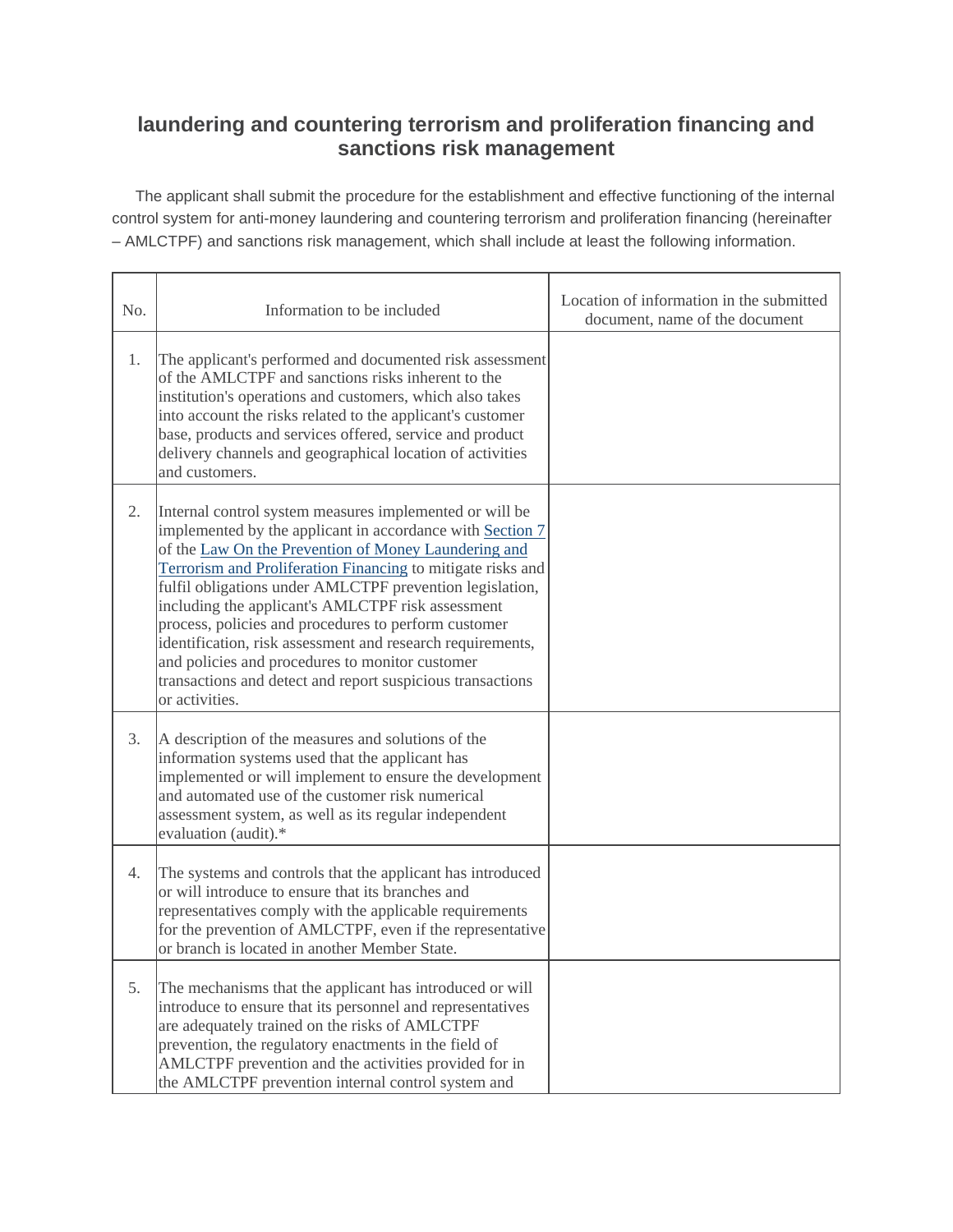|     | their implementation, incl. they are able to detect signs of<br>an unusual transaction and suspicious transactions.                                                                                                                                                                  |  |
|-----|--------------------------------------------------------------------------------------------------------------------------------------------------------------------------------------------------------------------------------------------------------------------------------------|--|
| 6.  | The person responsible for complying with the<br>requirements for the prevention of AMLCTPF and<br>evidence that the person's knowledge of the prevention of<br>AMLCTPF is sufficient to perform his / her duties<br>effectively.                                                    |  |
| 7.  | Member of the Board who will monitor the prevention of<br>AMLCTPF.                                                                                                                                                                                                                   |  |
| 8.  | The systems and controls that the applicant has introduced<br>or will introduce to ensure that its policies and procedures<br>for preventing AMLCTPF are current, effective and<br>appropriate to the type of commercial activity chosen by<br>the applicant.                        |  |
| 9.  | Systems and controls that the applicant has introduced or<br>will introduce to ensure that its representatives do not<br>expose it to an increased risk of AMLCTPF.                                                                                                                  |  |
| 10. | A guide for the applicant's personnel on how to prevent<br><b>AMLCTPF.</b>                                                                                                                                                                                                           |  |
| 11. | The requirements specified by the applicant regarding the<br>fulfilment of the requirements specified in the Law on<br><b>International Sanctions and National Sanctions of the</b><br>Republic of Latvia and the regulatory enactments in the<br>field of sanction risk management. |  |

*\* To be completed only by the applicant for receiving the operating license of the branch of the payment institution, electronic money institution and foreign (non-member state) electronic money institution.*

> [Annex 15](https://m.likumi.lv/wwwraksti/2020/171/BILDES/FKTK138/P15.DOCX) to Regulation No. 138 of 25 August 2020 of the Financial and Capital Market Commission

> > Financial and Capital Market Commission

## **Notification**

**regarding a member of the board, a member of the council, a person of an institution, a registered institution, an account information service provider who, by making significant decisions on behalf of the institution, imposes civil liabilities on the institution, or a person directly responsible for managing the institution's payment services or issuing**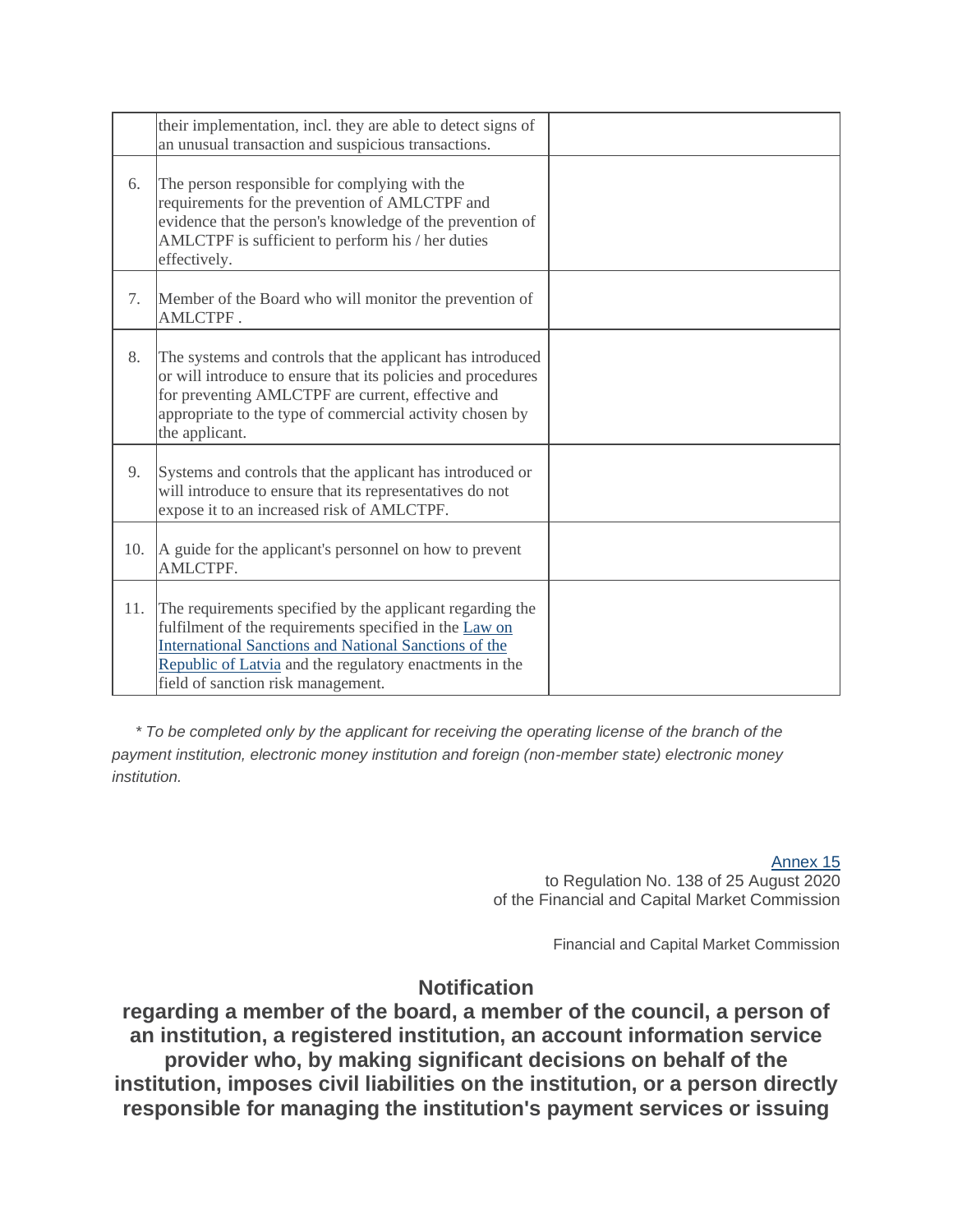## **electronic money, the head of the branch of a foreign electronic money institution, the person responsible for the fulfilment of the requirements for the prevention of money laundering and terrorism and proliferation financing**

Name (firm) of the institution (branch of a foreign electronic money institution)

Reason for notification:

Upon obtaining an institution operating license / registering an institution

Initial appointment

Changes to the information provided above

Change of position

Name, personal identity number / identification number of the person

Position to be held by the person to be approved

*(Please specify the title according to the organisational structure of the institution.)*

Please indicate the relevant position (s) to be held by the person to be approved in the institution:

Chairperson of the Board (CEO)

Member of the Board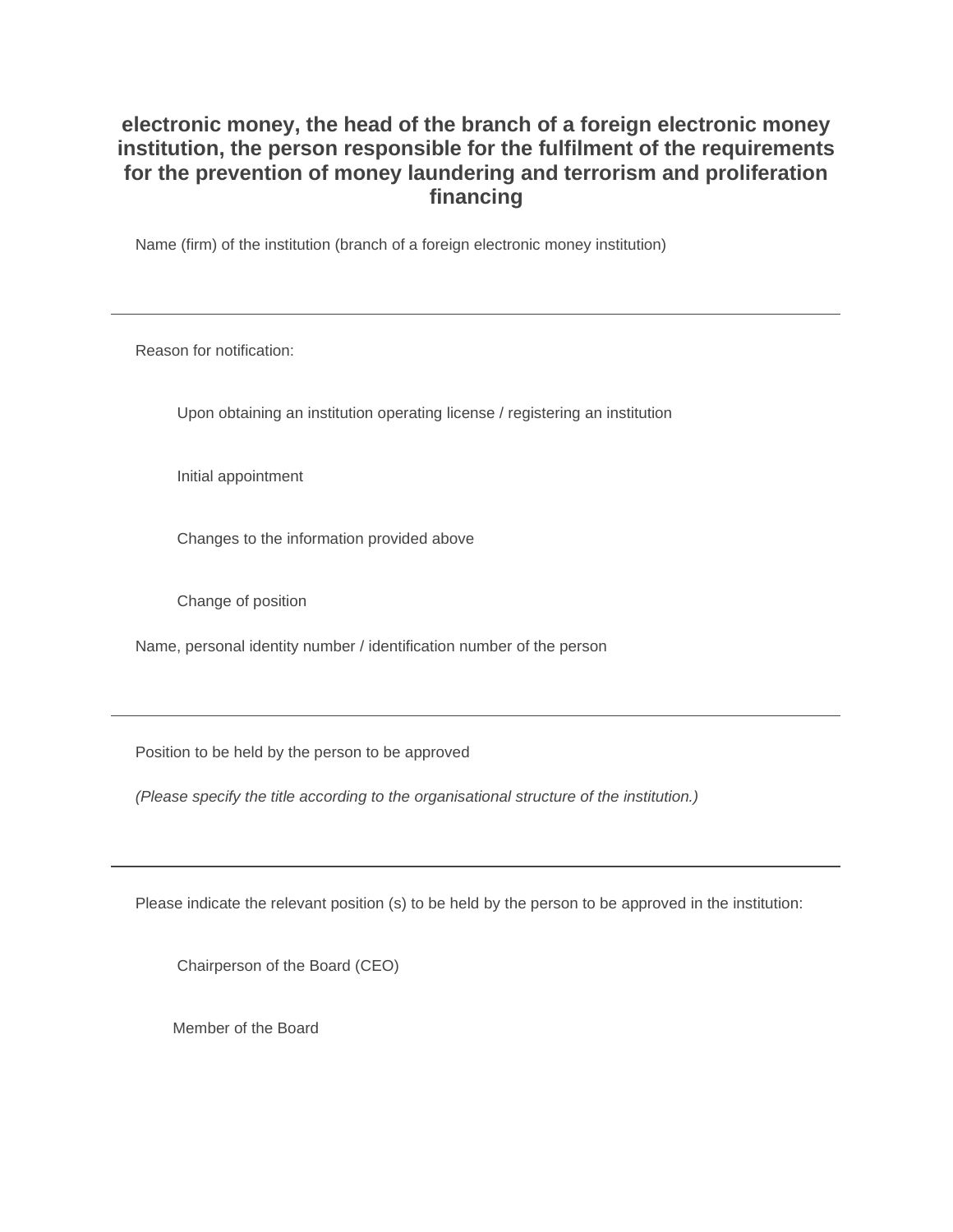Member of the Board (Chairperson) responsible for compliance with the requirements for the prevention of money laundering and terrorism and proliferation financing

Chairperson of the Council

Council Member

A person who, by taking important decisions on behalf of an institution, imposes a civil liability on the institution

A person directly responsible for the operational management of the institution's payment services or for issuing electronic money

A person who is responsible for compliance with the requirements for the prevention of money laundering and terrorism and proliferation financing

Head of a branch of a foreign electronic money institution

**Procurator** 

Other position (please specify) : Click here to enter text.

Date and place of birth

Declared residential address (incl. Telephone number, e-mail address)

**Citizenship** 

Intended start date and term of office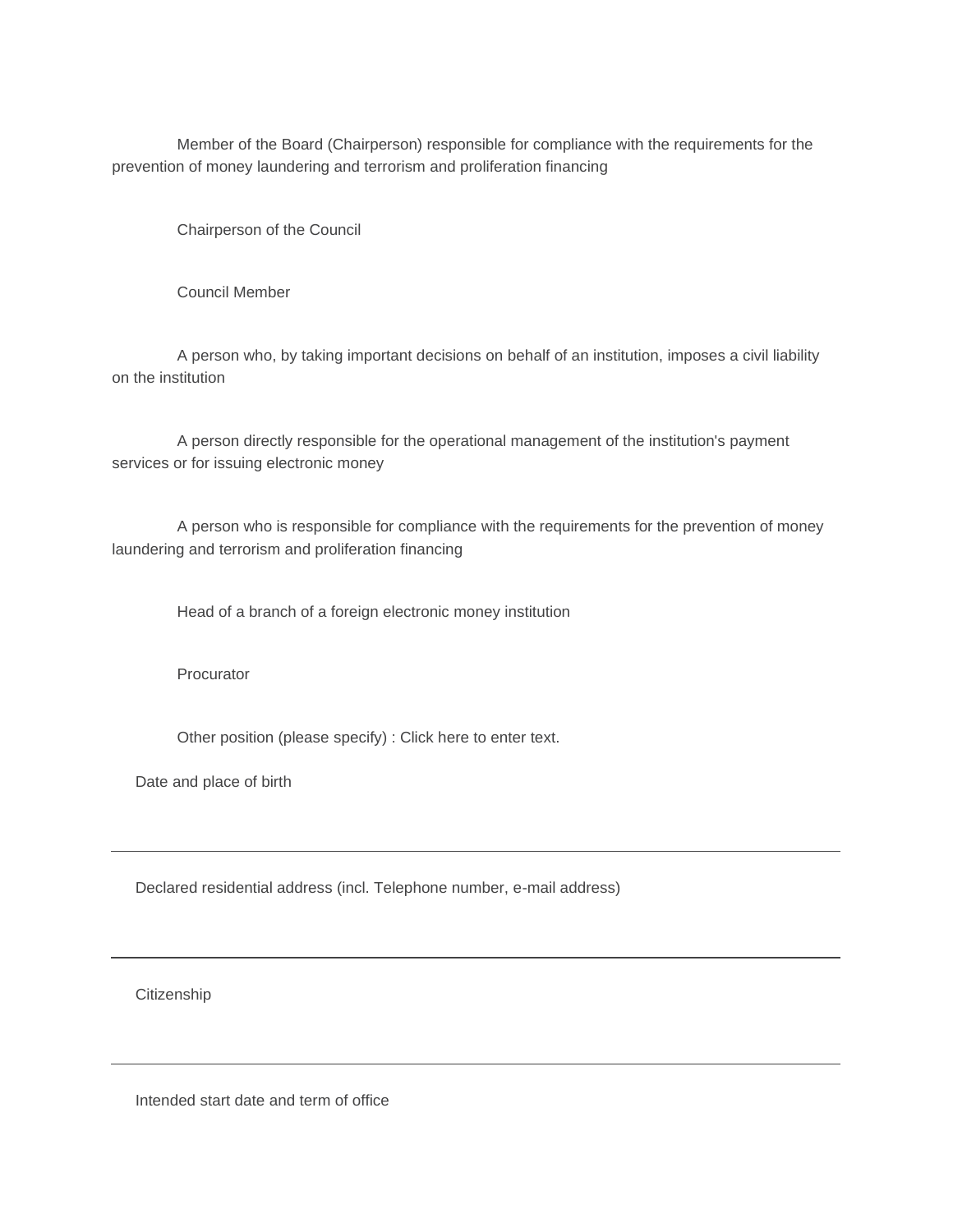A brief description of the person's main tasks and responsibilities

Has person's reputation been assessed by another supervisory authority? (If yes, indicate the date of the assessment and the decision taken by the authority.)

Has another non-financial institution assessed the person's reputation? (If yes, indicate the date of the assessment and the decision taken by the authority.)

Has the person been convicted of an intentional criminal offense or the public prosecutor's penal order has been applied (yes / no)?

Has the person been convicted of an intentional criminal offense or the public prosecutor's penal order has been applied, even if he or she has been exempted from serving the sentence due to limitation period, pardon or amnesty (yes / no)?

Has the criminal proceedings against a person for the commission of an intentional criminal offense been terminated due to limitation period or amnesty? (yes / no)?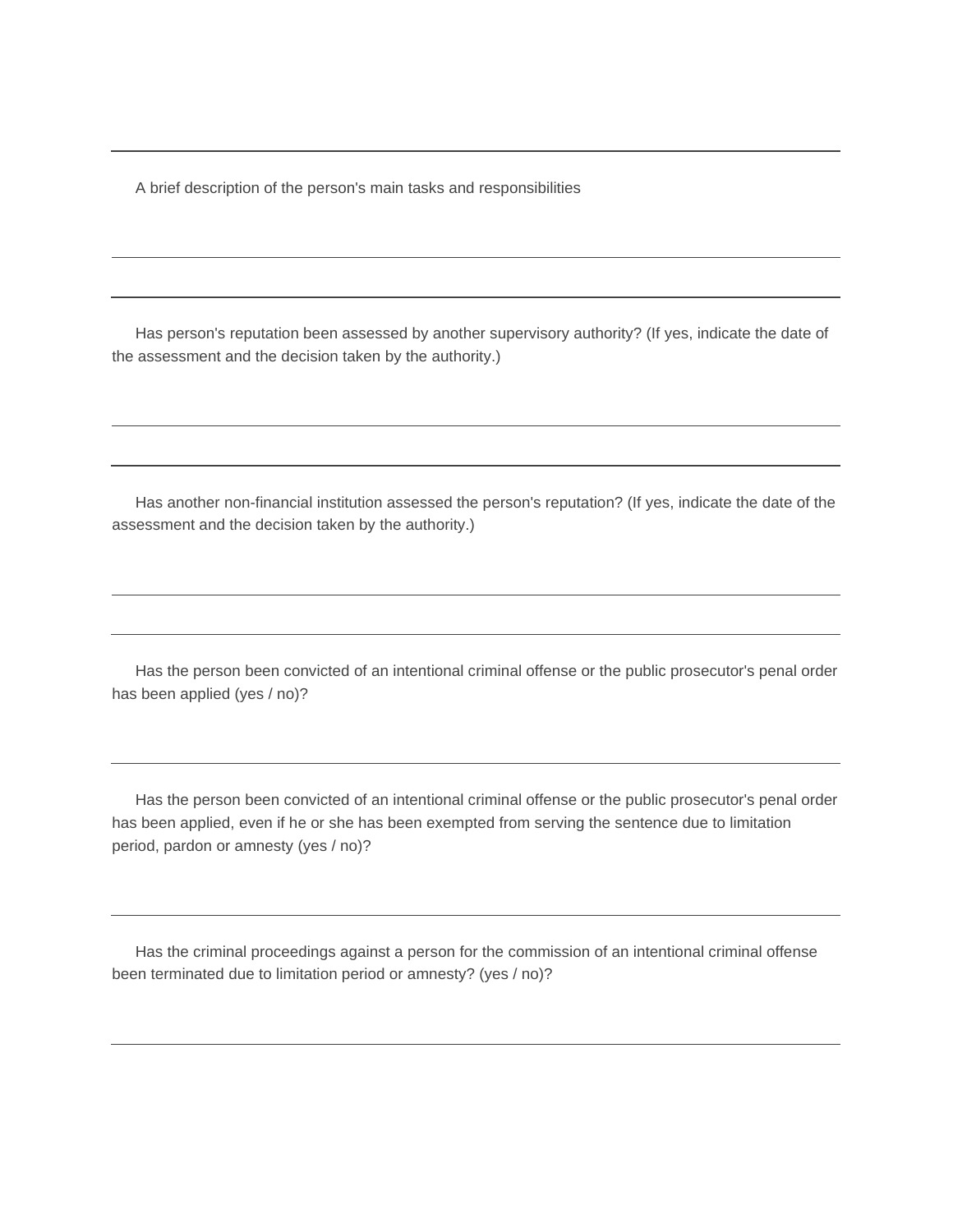Is the criminal proceedings against a person for the commission of an intentional criminal offense terminated by release from criminal liability, if the offense has not caused such harm to impose criminal punishment, or if a settlement has been reached with the victim or his or her representative? (yes / no)?

Is criminal proceedings against a person for the commission of an intentional criminal offense terminated if it has significantly contributed to the detection of a serious or particularly serious crime that is more serious or dangerous than the criminal offense committed by the person himself or herself (yes/no)?

Has the criminal proceedings against a person for the commission of an intentional criminal offense been terminated with conditional release from criminal liability (yes/no)?

Does the person have a qualifying holding in commercial companies (yes / no)?

| Name (firm) and address of the commercial company | Shareholding amount<br>in <i>euro</i> | Percentage share |
|---------------------------------------------------|---------------------------------------|------------------|
|                                                   |                                       |                  |
|                                                   |                                       |                  |

*(Note: information on qualifying holdings is to be completed only by representatives of the licensed authority and the account information service provider.)*

Eligibility assessment of a candidate by an institution, foreign electronic money institution, registered institution, account information service provider

**The [annex](https://m.likumi.lv/ta/id/317099#piel0) is accompanied by the following documents:**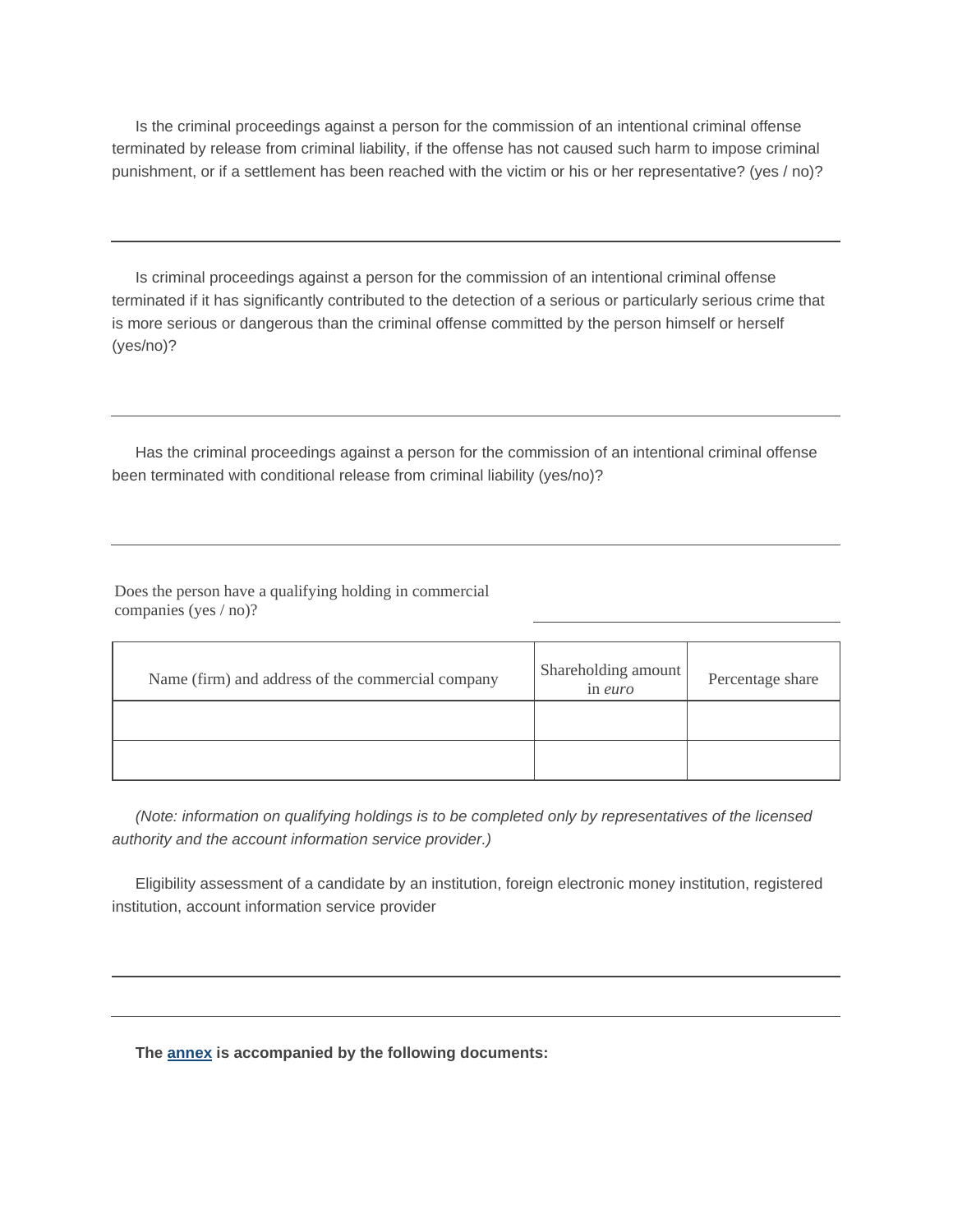Professional biography of the person (CV – at least for the last 10 years, indicating also positions and performed functions) and copies of educational documents

A document issued by a competent state institution certifying that a candidate for the position is not a person to whom the conditions referred to in [Section 21](https://m.likumi.lv/ta/id/206634-maksajumu-pakalpojumu-un-elektroniskas-naudas-likums#p21) of the Law on Payment Services and [Electronic Money](https://m.likumi.lv/ta/id/206634-maksajumu-pakalpojumu-un-elektroniskas-naudas-likums) apply

A copy of the minutes of the meeting (hearing) of the competent administrative institution or the extract thereof with a decision regarding the nomination of a person for the performance of duties or a copy of the decision of a competent official regarding the appointment of a person to the relevant position

| (signature) | (name, surname) | (date) |
|-------------|-----------------|--------|
| (signature) | (name, surname) | (date) |

The correctness of the statement shall be confirmed by the signature of the candidate himself or herself and the authorised person or manager of the shareholders (participants) of the institution, foreign electronic money institution, registered institution or account information service provider.

#### [Annex 16](https://m.likumi.lv/wwwraksti/2020/171/BILDES/FKTK138/P16.DOCX) to Regulation No. 138 of 25 August 2020 of the Financial and Capital Market Commission **PERSONAL DATA PROTECTION**

### **PURPOSE AND LEGAL BASIS OF THE PROCESSING OF PERSONAL DATA**

All personal data required to be submitted to the Financial and Capital Market Commission is necessary for the Financial and Capital Market Commission to assess the compliance of persons with the provisions of the [Law on Payment Services and Electronic Money](https://m.likumi.lv/ta/id/206634-maksajumu-pakalpojumu-un-elektroniskas-naudas-likums) and the [Law on the Prevention of](https://m.likumi.lv/ta/id/178987-noziedzigi-iegutu-lidzeklu-legalizacijas-un-terorisma-un-proliferacijas-finansesanas-noversanas-likums)  [Money Laundering and Terrorism and Proliferation Financing.](https://m.likumi.lv/ta/id/178987-noziedzigi-iegutu-lidzeklu-legalizacijas-un-terorisma-un-proliferacijas-finansesanas-noversanas-likums)

#### **TRANSFER OF PERSONAL DATA**

By signing this statement, the person gives his or her consent to the data processing performed by the Financial and Capital Market Commission. If a person refuses to sign this statement, it shall be deemed that the person does not agree with the data processing performed by the Financial and Capital Market Commission, which prevents the Financial and Capital Market Commission from examining the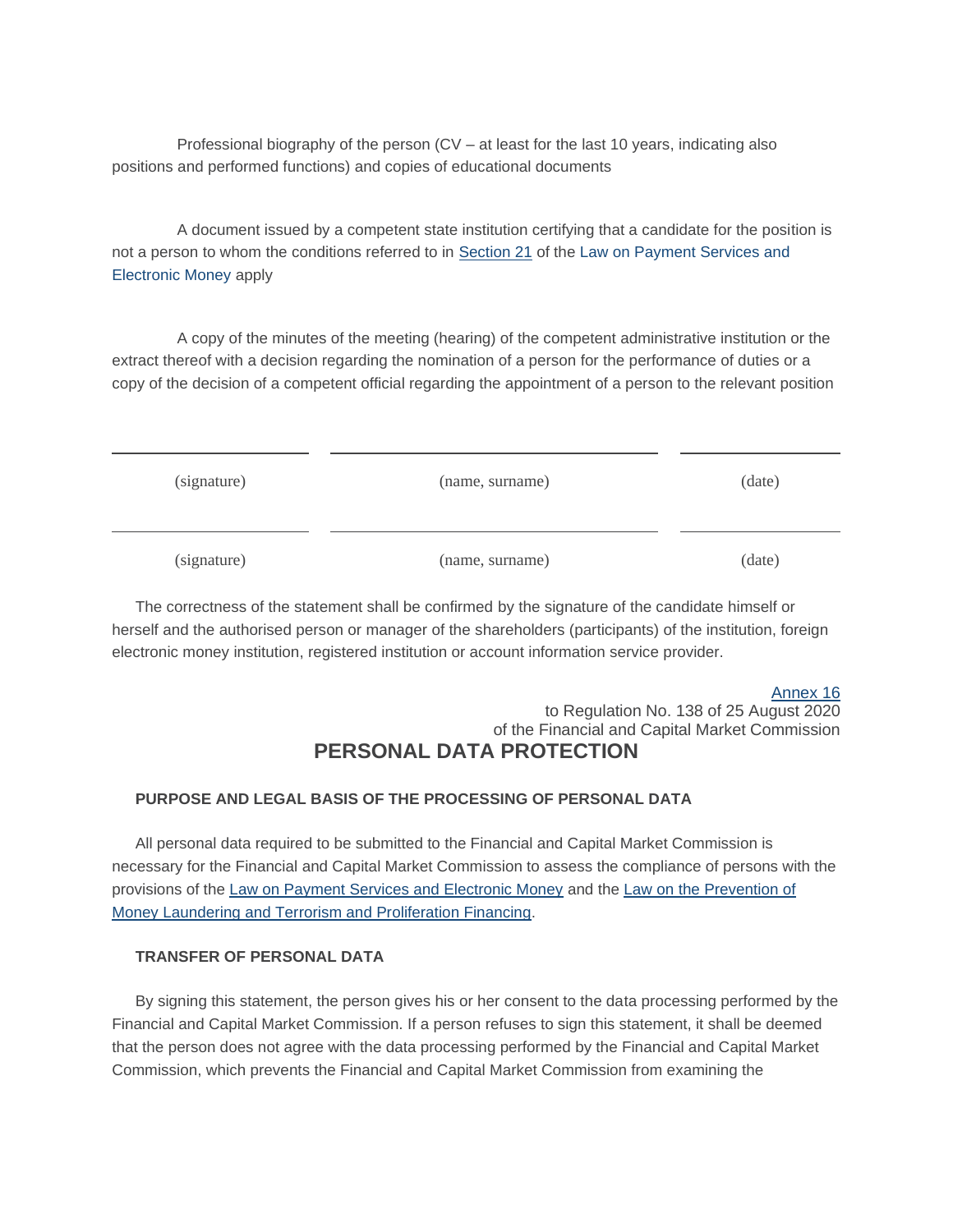documents submitted by the person and the request addressed to the Financial and Capital Market Commission.

#### **DISCLOSURE OF PERSONAL DATA**

The Financial and Capital Market Commission has the right to disclose the submitted personal data in the cases specified in [Sections](https://m.likumi.lv/ta/id/206634-maksajumu-pakalpojumu-un-elektroniskas-naudas-likums#p53) [52](https://m.likumi.lv/ta/id/206634-maksajumu-pakalpojumu-un-elektroniskas-naudas-likums#p52) and [53](https://m.likumi.lv/ta/id/206634-maksajumu-pakalpojumu-un-elektroniskas-naudas-likums#p53) of the [Law on Payment Services and Electronic Money](https://m.likumi.lv/ta/id/206634-maksajumu-pakalpojumu-un-elektroniskas-naudas-likums) and [Section 7,](https://m.likumi.lv/ta/id/206634-maksajumu-pakalpojumu-un-elektroniskas-naudas-likums#p7) Part one, Paragraph 8 of the Financial and Capital Market Commission Law, as well as law enforcement institutions in accordance with the rights specified in the regulatory enactments regulating their activities to request such information from the Financial and Capital Market Commission.

#### **APPLICABLE STORAGE PERIOD**

The Financial and Capital Market Commission shall store the submitted personal data for 10 years after the liquidation of the relevant market participant.

#### **APPLICABLE DATA PROTECTION AND DATA PROCESSOR**

The Financial and Capital Market Commission as a data controller within the meaning of Section 4 (8) of Regulation (EU) No [2016/679](http://eur-lex.europa.eu/eli/reg/2016/679/oj/?locale=LV) \* shall be responsible for the processing of personal data carried out in accordance with the procedure specified in the Regulation No [2016/679.](http://eur-lex.europa.eu/eli/reg/2016/679/oj/?locale=LV)

#### **RIGHTS AS A DATA SUBJECT**

A person (a data subject whose data is processed by the Financial and Capital Market Commission) has the right to request from the Financial and Capital Market Commission the information about himself or herself and the processing of his or her submitted data in accordance with the purpose of data processing.

#### **CONTACTS**

If a person (a data subject whose data is processed by the Financial and Capital Market Commission) has questions or complaints regarding the data processing process, he or she is entitled to apply to the Financial and Capital Market Commission (tel. 6777 4800; e-mail: fktk@fktk.lv).

#### **CONFIRMATION**

I hereby agree that the Financial and Capital Market Commission receives and processes my personal data submitted to the Financial and Capital Market Commission within its competence, including sensitive personal data. I agree that my personal data may be disclosed in the cases specified in this statement.

Name, surname Signature